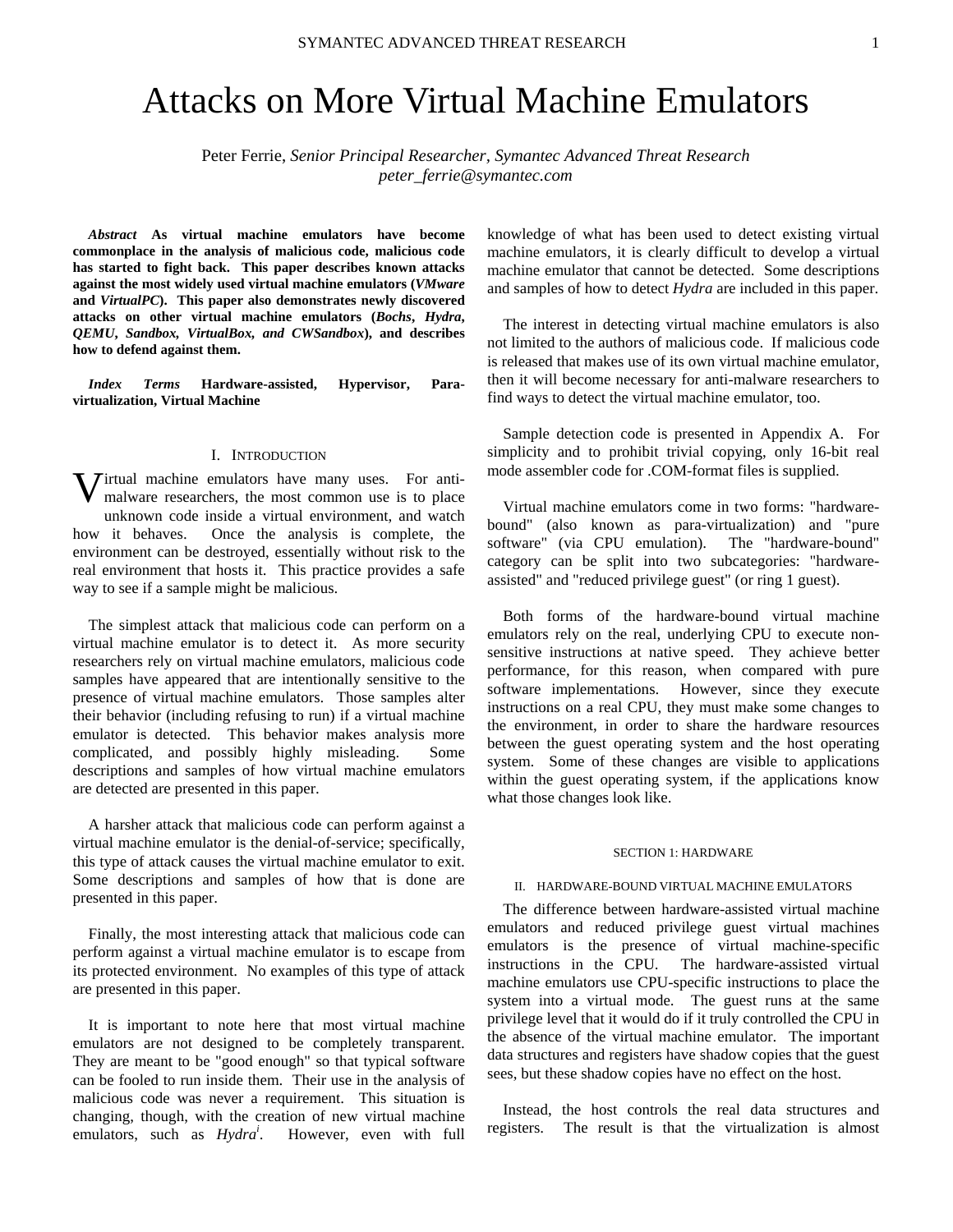completely transparent. The host can direct the CPU to notify it of specific events, such as an attempt to query the capabilities of the underlying CPU, or to access particular memory locations and important registers.

By contrast, the reduced privilege guest virtual machine emulators must virtualize the important data structures and registers themselves. The guest is run at a lower privilege level than it would do if it truly controlled the CPU. There is no way to prevent the CPU from notifying the host of all interesting events.

The idea of hardware-bound virtual machine emulators is not new - *IBM* has been using them for four decades on the *System/360* hardware and its descendants.

In the days of DOS, reduced privilege guest virtual machine emulators could be implemented by hooking interrupt  $1^{\text{ii}}$ , for example. The interrupt 1 hook allows the real CPU to execute instructions at native speed, but the downside is that every instruction is also treated as though it were sensitive.

Another method of reduced-privilege guest virtual machine emulation is buffered code emulation<sup>iii</sup>. Buffered code emulation works by copying an instruction into a hostcontrolled buffer and executing it there, if it is not a sensitive or special instruction. Buffered code emulation has fairly good performance.

A major problem for both of these methods, when implemented in DOS, is that DOS has no notion of privileges. Thus, reduced privilege guest is actually a misnomer since it runs at the same privilege level as the host. As a result, code could "escape" from the environment by hooking an "Interrupt ReQuest Vector" (IRQ) and then waiting for that IRQ to be asserted (or, in the case of disk drive IRQs, issuing a command which causes the IRQ to be asserted on completion). There were also problems when the emulation was run in virtual-8086 mode, because the emulator couldn't switch into protected mode and retain control.

This is not a problem for more modern operating systems, though, such as *Windows* and *Linux*. In fact, *VirtualPCiv* uses buffered code emulation. It preloads up to 128 bytes, and executes them from there, if possible. Otherwise, it wraps special code around them, and then it passes them to the *VMM.sys* driver that performs the actual execution. The use of buffered code emulation allows *VirtualPC* to intercept instructions that cannot be intercepted by other hardwarebound virtual machine emulators.

Another application that uses buffered code emulation is *Dynamo Rio<sup>v</sup>* . The difference between *VirtualPC* and *Dynamo Rio* in this case is that *Dynamo Rio* runs at an application level and as a Dynamic Link Library within the process space of the guest application, whereas *VirtualPC* runs at the system level. *Dynamo Rio* actively attempts to hide itself by intercepting and manipulating memory requests, module lists, etc. Since it is not a virtual machine emulator as defined by the terms described in the introduction, it was not considered further.

Some examples of reduced privilege guest virtual machine emulators are *VMware<sup>vi</sup>*, *Xen<sup>vii</sup>*, *Parallels<sup>viii</sup>*, and *VirtualBox<sup>ix</sup>*. One other product called *Virtuozzo*<sup>*x*</sup> is known to the author, but a copy could not be acquired at the time of writing. According to documentation on their website, they virtualize the kernel itself, rather than the hardware. It is unclear what exactly they mean by this.

## III. HARDWARE-ASSISTED VIRTUAL MACHINE EMULATORS

*Xen 3.x*, *Virtual Server 2005xi*, and *Parallels*, can exist as hardware-assisted virtual machine emulators.

From a malicious code author's perspective, the most interesting thing about hardware-assisted virtual machine emulators (hypervisors) is that they can be used to virtualize the currently running operating system at any point in time. Thus, the host can boot to completion, and launch any number of applications as usual, with one them being the virtual machine emulator. That emulator then sets up some CPUspecific control structures and uses the *VMLAUNCH* (*Intel*) or *VMRUN* (*AMD*) instruction to place the operating system into a virtualized state. At that point, there are effectively two copies of the operating system in existence, but one (the host) is suspended while the other (the guest) runs freely in the new state. Whenever an interesting event (an intercept, interrupt, or exception) occurs, the host operating system (the virtual machine emulator) regains control, handles the event, and then resumes execution of the guest operating system.

Thus, any machine that supports the existence of a hypervisor can have a hypervisor start running at any time. Neither the operating system, nor the user, will be aware of it. Further, the hypervisor is actually more privileged than the operating system itself, since it sees the interesting events first and can hide them even from the host operating system. A hypervisor is, in effect, an "enhanced privilege host". Additionally, once a hypervisor is active, no other hypervisor installed later can gain full control of the system. The first hypervisor is in ultimate control.

In theory, once the guest is active, the virtual machine emulator cannot be detected since it can intercept all sensitive instructions, including the *CPUID* instruction. The instructions that would leak information now see a shadow copy of the sensitive information which appears to correspond to a real CPU. The suggested methods to hide the presence of the hypervisor are: clear the *CPUID* flag that corresponds to the hardware-assisted "Virtual Machine eXtensions" (VMX) capabilities or emulate the VMX instructions, which would allow for nested virtual machines. The former method is apparently used by *BluePill*; the latter method is used by *Xen*.

The method used by *Xen* is especially interesting since it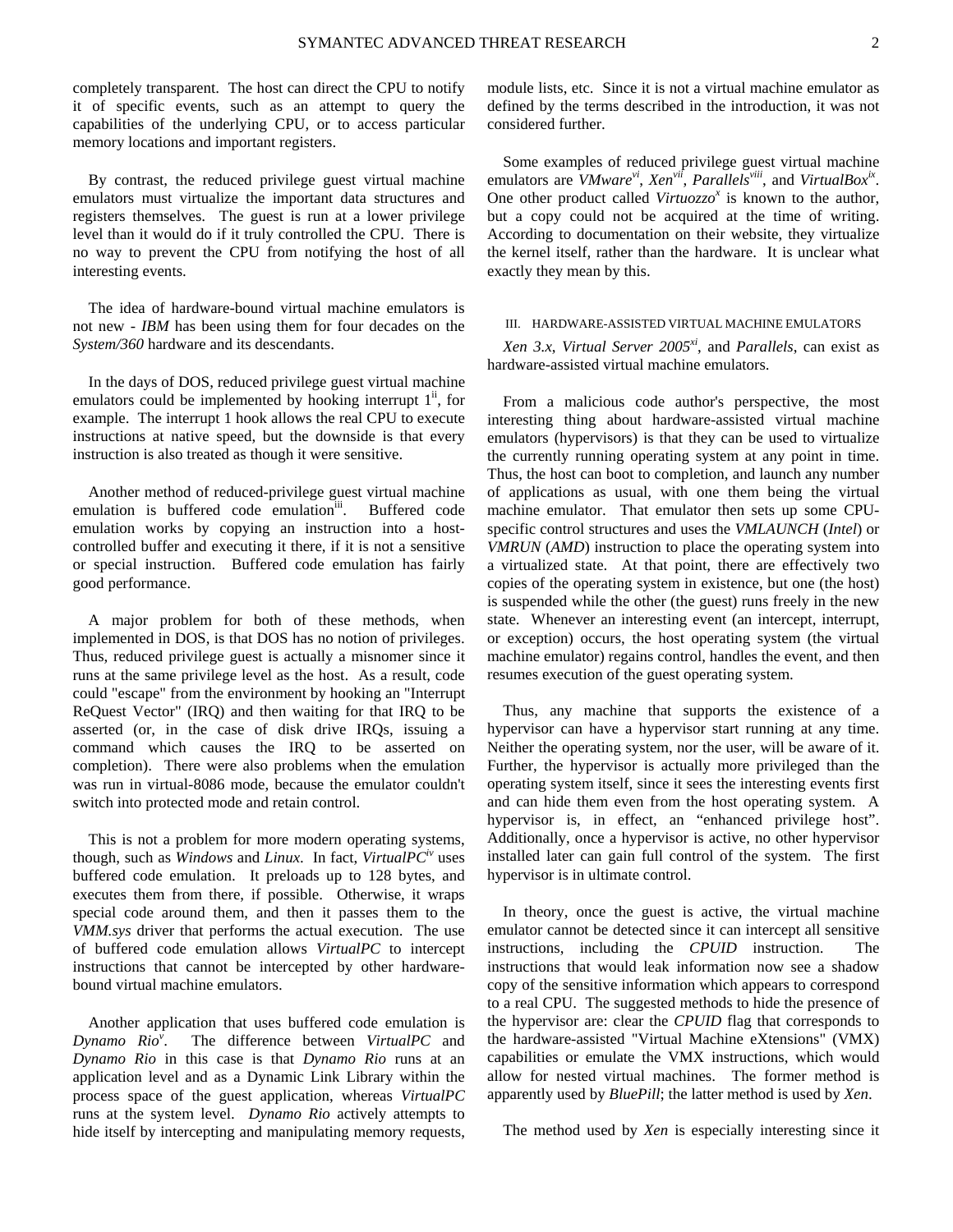means that even a hypervisor can be fooled into thinking that it is running on the real hardware. Normally, one might think that if a hypervisor starts running correctly, then it is in full control of the system. In fact that is not the case.

This promise of "undetectibility" has alarmed many people. Early *Intel* documentation regarding these Virtual Machine Extensions went as far as to say that it was impossible to detect. More recent documentation has softened the language to say that it is difficult to detect. It is indeed difficult to detect, but not impossible.

The most obvious attack against hypervisors is to check a local time source, such as the "Time Stamp Counter" (TSC). This fact was understood by both *Intel* and *AMD*. The result is the "TSCDelta" field in the "Virtual Machine Control Block" (VMCB) which can be used to skew the guest's TSC by an appropriate value to hide the delay caused by faults to the hypervisor.

Therefore, all of the currently documented methods for detecting hypervisors rely on external timing. Specifically, they rely on the fact that executing certain instructions many times will take far longer within a hypervisor environment than without $x^{iii}$ . While that is true, without any baseline comparison (time required for the same machine to run the same number of iterations of the same instructions, prior to the hypervisor being installed), it is impossible to know that a hypervisor is present. Any other time source must be considered suspect. For example, the protocol for interacting with time servers is documented and easily intercepted by the hypervisor.

An alternative exists for *Intel*-based hypervisors, which relies on a different kind of timing. The method was discovered earlier this year, but no details were given at that time<sup>xiii</sup>. The method is described below.

The "Translation Lookaside Buffers" (TLBs) can be filled with known data, by accessing a series of present pages. Then if a hypervisor is present, a hypervisor event can be forced to occur by using a hypervisor-sensitive instruction.

In particular, we need a hypervisor-sensitive instruction that is not otherwise destructive to the TLBs. There is only one instruction that meets the criteria: *CPUID*. *CPUID* is the only instruction that is intercepted by a hypervisor, is not privileged, and most importantly, does not affect memory in any way.

If the TLBs are explicitly flushed, then the time to access a new page can be determined by reading the time stamp counter before and after the access. This duration can be averaged over the number of TLBs to be filled. Once the TLBs are filled, the time to access a cached page can be determined by reading the time stamp counter before and after the access of each page in the TLBs. This duration can also be averaged over the number of TLBs that were filled.

Next, the *CPUID* instruction is executed, which will cause a hypervisor intercept to occur, and at least some of the TLBs will be flushed as a side-effect. If a hypervisor event occurred, then each of the pages that should be in the TLBs can be accessed again, and the access time can be measured. If the access time matches that of a new page instead of a cached page, then the hypervisor's presence is revealed.

The TLB method does not work on *AMD*-based hypervisors because they can direct the hardware to not flush the TLBs when a hypervisor event occurs. However, other methods are available for *AMD*-based hypervisors, which can also be used to detect *Intel*-based hypervisors. One similar method is to fill a different cache, such as the L2 via the *PREFETCH* instruction. At that point, the method is the same: measure the time to fetch something from memory before and after executing *CPUID*. The L2 cache will be flushed on both kinds of CPU when a hypervisor event occurs.

Other possible methods that should work on both CPUs include the use of particular "Model Specific Registers" (MSRs). The likely candidates are the "Last Branch Record", "Last Exception Record", and "Fixed-Function Performance Counter Register 0".

#### IV. PURE SOFTWARE VIRTUAL MACHINE EMULATORS

Pure software virtual machine emulators work by performing equivalent operations in software for any given CPU instruction. The main advantage that pure software virtual machine emulators have over hardware-bound virtual machines is that the pure software CPU does not have to match the underlying CPU. This allows a guest environment to be moved freely between machines of different architectures. Some examples of pure software virtual machine emulators are *Hydra*, *Bochs<sup>xiv</sup>*, and *QEMU*<sup>*xv*</sup>.

Another method of virtual machine emulation is most often used by anti-virus software. It emulates both the CPU and a portion of an operating system, such as *Windows* or *Linux*. Two examples of this are *Atlantis<sup>xvi</sup>* and *Sandbox<sup>xvii</sup>*. Both of these are intended to allow a malicious file to "run", while capturing information about its behavior in a completely safe manner. *Atlantis* supports DOS, *Windows*, and *Linux*. *Sandbox* supports *Windows* only.

Some virtual machine emulators, such as *Hydra*, *Bochs, and Atlantis*, support different CPUs internally, in order to more reliably emulate an environment when the required CPU is not known. A problem for any emulator is that different generations of CPUs can display slightly different behaviors for identical instructions. For *Intel* 80x86 CPUs, for example, the *AAA* instruction sets the flags in one of three different ways, depending on whether the CPU is an 80486 or *Pentium*, a *Pentium 2* or *Pentium 3*, or a *Pentium 4* or later. Therefore, if a pure software virtual machine emulator is written for one specific CPU, the software that is emulated might not behave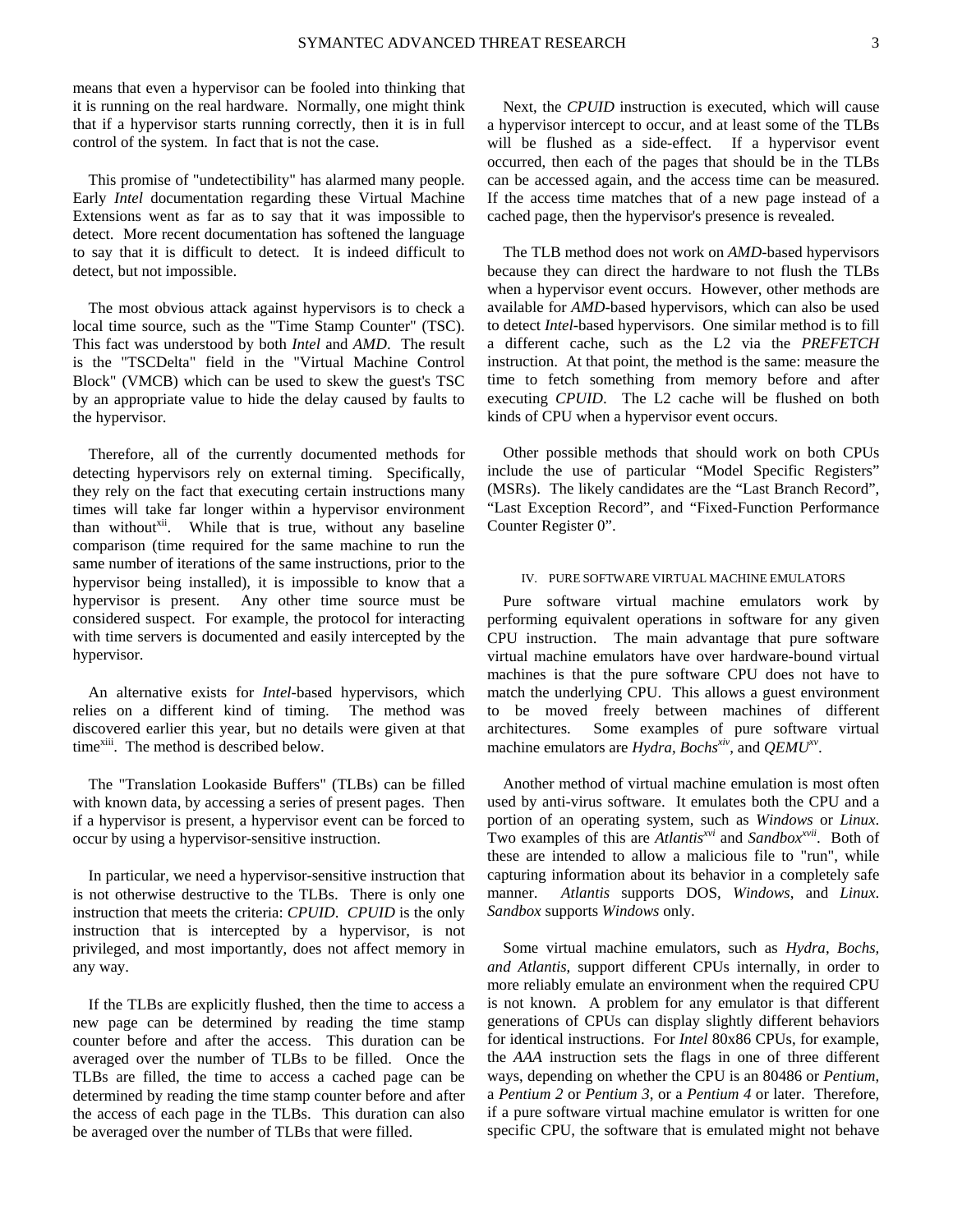correctly. This is, of course, also a problem for hardwarebound virtual machine emulators, but more so in their case because they cannot do anything about it.

## V. VIRTUAL MALICIOUS CODE

Predictably, the increasing interest in virtualization has led some researchers to propose malicious uses for virtual machines. One reduced privilege guest virtual machine rootkit, called *SubVirt*, has been described in detail elsewhere<sup>xviii</sup>, and is described briefly here. *SubVirt* works by installing a second operating system. This operating system becomes the new host operating system, which carries an operating system-specific virtual machine emulator. *SubVirt* supports both the *Windows* and *Linux* operating systems. For the *Windows* platform, *SubVirt* carries *VirtualPC*; for the *Linux* platform, *SubVirt* carries *VMware*. Once the new host operating system loads and runs the virtual machine emulator, the virtual machine emulator places the old host operating system into a virtual machine and carries on as before. In the absence of software that is able to recognize the presence of a virtual machine emulator, software within the system will not easily determine that the system has been compromised.

Two hardware-assisted virtual machine rootkits have also been described elsewhere, by their authors. One is *BluePill<sup>xix</sup>*, and the other is *Vitriol*<sup>xx</sup>. Both of them work by making use of the virtual machine extensions that exist in newer *AMD* and *Intel* CPUs respectively.

It seems that none of these applications is available to other anti-malware researchers.

#### VI. DETECTING *VMWARE*

*VMware* is a proprietary, closed-source, reduced privilege guest virtual machine emulator. It supports guest-to-host and host-to-guest communication. Since it relies on the underlying hardware for execution of instructions, it must relocate sensitive data structures, such as the "Interrupt Descriptor Table" (IDT) and the "Global Descriptor Table" (GDT). *VMware* also makes use of the "Local Descriptor Table" (LDT) which is not otherwise used by *Windows*. Thus, a simple detection method for *VMware* is to check for a non-zero LDT base on *Windowsxxi*. The more common method for detecting *VMware* is to check the value of the IDT, using the "RedPill"<sup>xxii</sup> method. For the "RedPill" method, if the value of the IDT base exceeds a certain value, a virtual machine emulator is assumed to be present. However, as the LDT paper shows, this method is unreliable on machines with multiple CPUs. The "Scooby Doo"<sup>xxiii</sup> method uses the same basic idea as the RedPill method but it compares the IDT base value to specific hard-coded values in order to identify *VMware* specifically. While the Scooby Doo method is less likely to trigger false positives, compared to the RedPill method, there is still the chance that some false positives will occur.

In addition to the Descriptor Table methods, *VMware* offers a method of guest-to-host and host-to-guest communication which can also be used to detect the presence of *VMware*. The most common form of this detection is the following  $X^{XIV}$ .

| mov eax, 564d5868h ; 'VMXh' |                     |
|-----------------------------|---------------------|
| mov ecx, 0ah                | iget VMware version |
| mov dx, 5658h               | : 'VX'              |
| in eax, dx                  |                     |
| cmp ebx, 564d5868h ; 'VMXh' |                     |
| je detected                 |                     |

When run in ring3 of a protected-mode operating system, such as *Windows* or *Linux*, execution of the *IN* instruction causes an exception to be generated, unless the I/O privilege level is altered. This is because the *IN* instruction is a privileged instruction. The reason that the IDT is relocated is to hook this exception privately. The exception can be normally trapped by an application. However, if *VMware* is running, no exception is generated. Instead, the EBX register is altered to contain 'VMXh' (the ECX register is also altered to contain the *VMware* product ID, which is not relevant in this case).

This detection method was attempted recently in the W32/Polip virus<sup>xxv</sup>. The virus author attempted to obfuscate it and ended up by introducing a bug, so *VMware* was not detected even when it was running.

Of course, other values in the ECX register can be specified for different effects<sup>xxvi</sup>. Since the execution of the *IN* instruction should never change register values other than the EAX register in a real machine, disabling the "get *VMware* version" method alone will not be sufficient to hide *VMware*.

There are many other ways to detect the presence of *VMware*, depending on the guest operating system that is in use. For example, the *Windows* registry is full of *VMware*specific keys, but all of these can be removed. Other methods depend on the presence of particular hardware, such as hard disks whose device names are constant, and network cards whose MAC addresses fall within a predictable range. The problem with these dependencies is that, depending on the intended use of the virtual system, none of these hardware elements might be present, and some of them require special privileges to access.

Going beyond detection, in December 2005, it was disclosed that a component of *VMware* allowed an attacker to escape from the environment. Specifically, the "VMnat" contained an unchecked copy operation while processing specially crafted 'EPRT' and 'PORT' FTP requests<sup>xxvii</sup>. The result was heap buffer corruption within the host environment, with the potential to execute arbitrary code there.

A more serious vulnerability potentially exists in hardwarebound virtual machine emulators, if the guest can interact with third-party devices on the system. For example, if a bufferoverflow vulnerability exists in a network driver in the host environment, it might be possible for an application within the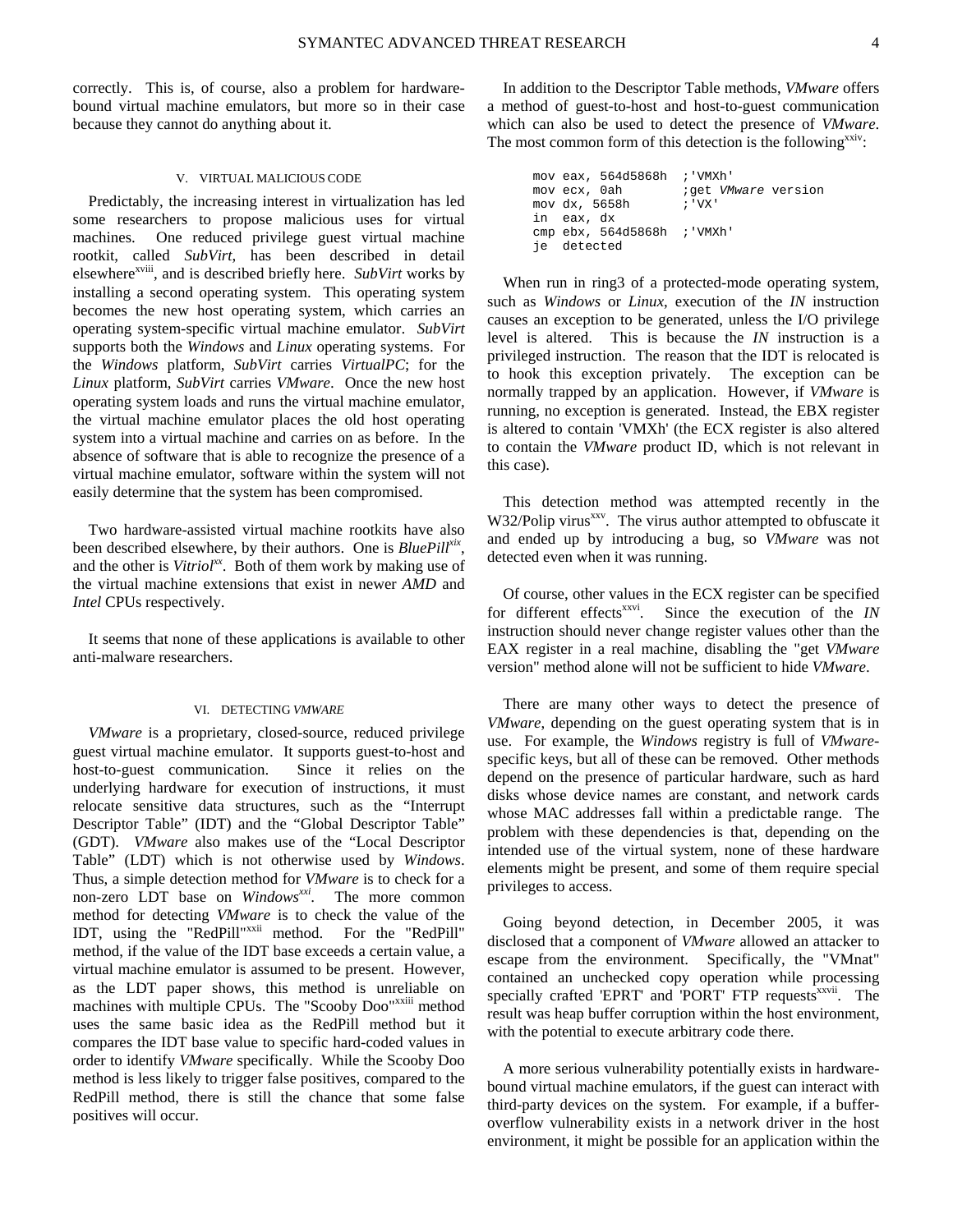guest environment to send a specially crafted network packet that reaches the host network driver intact, and thus exploit that vulnerability.

## VII. DETECTING *VIRTUALPC*

*VirtualPC* is a proprietary, closed-source, reduced privilege guest virtual machine emulator. It supports guest-to-host and host-to-guest communication. A version exists for the *Macintosh* platform, as well as for the *Windows* platform. Only the *Windows* version is considered here.

Just like *VMware*, *VirtualPC* must relocate sensitive data structures, such as the IDT and the GDT. Just like *VMWare*, VirtualPC makes use of the LDT. Thus, RedPill, LDT, and Scooby Doo, all work to detect VirtualPC.

Whereas *VMware* uses a special port to perform guest-tohost and host-to-guest communication, *VirtualPC* relies on the execution of illegal opcodes to raise exceptions that the kernel will catch. This method is very similar to the illegal opcode execution that *Windows NT* and later operating systems use in their DOS box to communicate with the operating system. By reverse-engineering the *VirtualPC* executable file, the author found that the opcodes are the following:

 0F 3F x1 x2 0F C7 C8 y1 y2

In ordinary circumstances, execution of these opcodes causes an exception to be generated. The 0F 3F opcode causes an exception because it is an otherwise undefined opcode. The 0F C7 C8 opcode causes an exception because it is an illegal encoding of an existing opcode. This exception can be trapped by an application. However, if *VirtualPC* is running, no exception is generated, depending on the values of x1, x2, y1, and y2.

The full list of allowed values for x1 and x2 is not known. However, the BIOS code in *VirtualPC* uses the values 0A 00, 11 00, 11 01, and 11 02. The file-sharing module that can be installed uses value 02 followed by 01-13, and 07 0b. These appear to be examples of guest-to-host communication. An example of host-to-guest communication is given in the following: if x1 is 03 and x2 is 00, then the current host time (in hour:minute:second notation) is placed into the DX, CX, and AX, registers respectively (see *VIRTUALPC* TIME demo). Other values for x1 and x2, such as 02 00, return other values in the CPU registers. The values 10 01-03 and 10 06 alter the Z flag. The IsRunningInsideVirtualMachine() API uses the value 07 0B.

The allowed values for y1 are 00-04. The allowed values of y2 depend on the value of y1. If y1 is 00 or 03, then y2 can be 00-03. If y1 is 01, then y2 can be 00-02. If y1 is 02, then y2 can be 00-04. If y1 is 00, then y2 can only be 00. The BIOS code in *VirtualPC* uses the values 00 00 and 00 01. The Virtual Machine Additions driver uses the value 00 01. The IsRunningInsideVirtualMachine() API uses the value 01 00.

Another method for detecting *VirtualPC* relies on the fact that *VirtualPC* does not limit the length of an instruction. *Intel* and *AMD* CPUs have a maximum instruction length of 15 bytes. This is achievable only in 16-bit mode, using the 81 opcode. The instruction would look something like the following:

 lock add dword ptr cs:[eax+ebx+01234567], 89abcdef

In addition to the "ADD" instruction, this encoding of the 81 opcode also supports "OR", "ADC", "SBB", "AND", "SUB", or "XOR". The 81 opcode also supports the "CMP" instruction, but it is not permitted in this context because of the "LOCK" prefix.

Any instruction longer than 15 bytes - which is achievable only by the addition of redundant prefixes - will cause a General Protection Fault. However, *VirtualPC* does not issue this exception, seemingly no matter how long the instruction (see *VIRTUALPC* ILEN demo).

As noted above, *VirtualPC*'s use of buffered code emulation allows it to intercept instructions that cannot be intercepted by other hardware-bound virtual machine emulators, particularly the hardware-based ones. In theory, the RedPill method could be defeated by intercepting the *SIDT* instruction, as described in the *SubVirt* paper. However, this is currently not implemented. The *CPUID* instruction is one instruction that *VirtualPC* does intercept. On a real CPU, the returned vendor identification string is either "GenuineIntel" or "AuthenticAMD". In *VirtualP*C, though, it is "ConnectixCPU", a reference to the company which developed the earlier versions of *VirtualPC*.

As with *VMware*, there are many other ways to detect the presence of *VirtualPC*, including the use of hardware devices with constant names. One detection method is even described by a *Microsoft VirtualPC* developer<sup>xxviii</sup>. That method queries the name of the manufacturer of the motherboard, which is "Microsoft Corporation" in *VirtualPC*. Since there can be only one motherboard, the code can be shortened significantly (see *VIRTUALPC* BOARD demo). However, the problem with this method is that it requires that the *Windows Management Instrumentation* service is running.

## VIII. DETECTING *PARALLELS*

*Parallels* is a proprietary, closed-source, reduced privilege guest virtual machine emulator. It supports guest-to-host and host-to-guest communication. It resembles *VirtualPC* in many ways. Just like *VirtualPC*, a version exists for the *Macintosh* platform, as well as for the *Windows* platform. Only the *Windows* version is considered here.

Just like *VMware* and VirtualPC, Parallels must relocate sensitive data structures, such as the IDT and the GDT. Just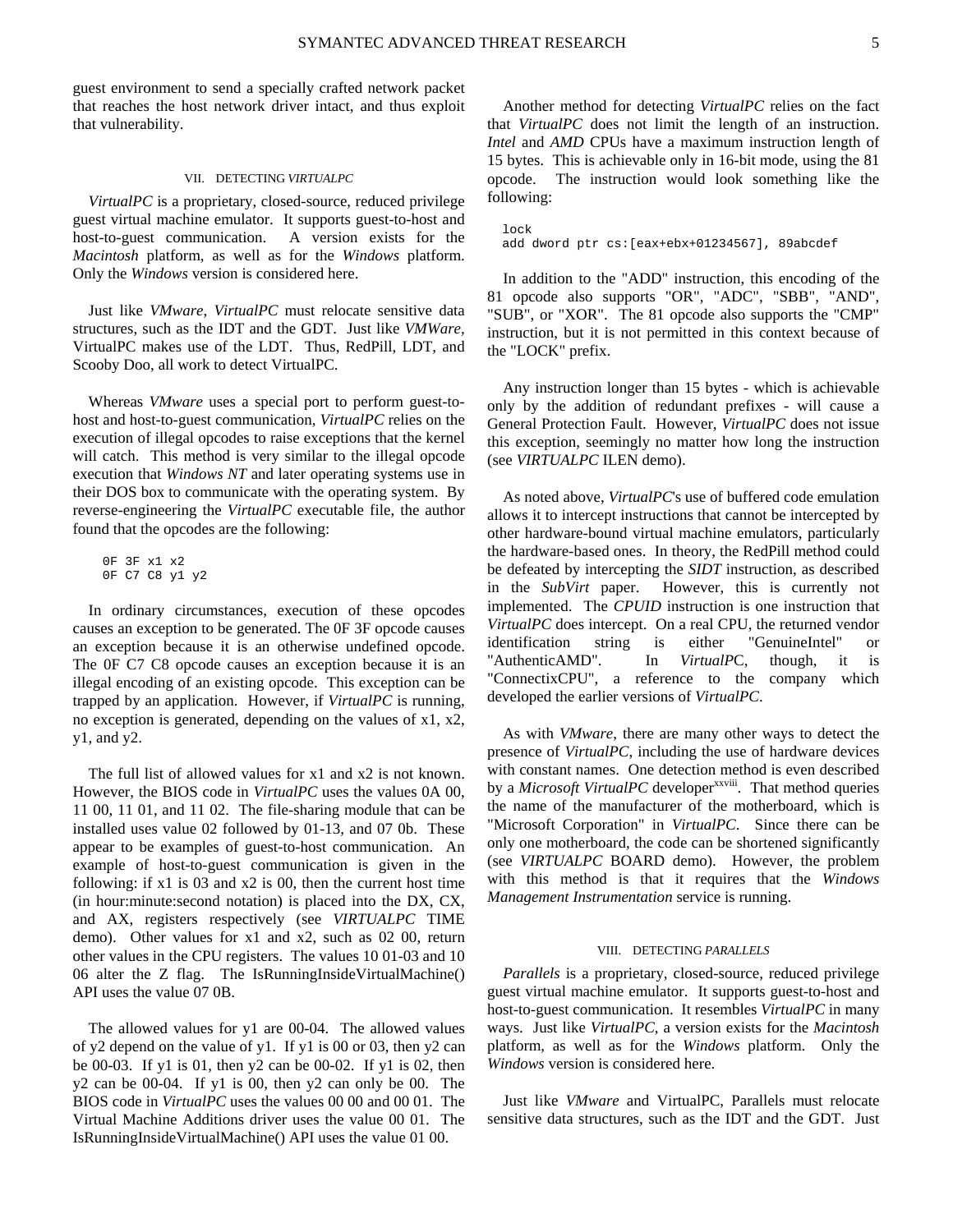like *VMWare* and *VirtualPC*, *Parallels* also makes use of the LDT. Thus, RedPill and LDT work to detect *Parallels*.

*Parallels* has two methods of guest-to-host and host-toguest communication. One of them relies on the execution of an opcode to raise an exception. In this case, the opcode is the *BOUND* instruction. The difference between the method used by *Parallels*, and the method used by other virtual machine emulators, is that *Parallels* uses authentication to determine whether or not the exception is trapped by the kernel.

The method of authentication is to pass in the CPU registers (EAX, ECX, EDX, EBX) values that are specific to the currently executing session. When *Parallels* first loads the kernel driver, the driver halts the CPU and waits for an interrupt to occur. At that time, the *RDTSC* instruction is read sixteen times in a row, and the lowest byte is stored in an array that corresponds to those registers. To communicate with the kernel, the guest sets the EBP registers to the string "0x90", and the EDI register contains the index of the function to execute in a function pointer array, and then executes the *BOUND* instruction with values that are guaranteed to raise the *BOUND* exception. The main *Parallels* executable file also uses this method.

| pushad |                                 |
|--------|---------------------------------|
| mov    | esi, [ebp+xxxx]                 |
| mov    | eax, [esi] ;load auth value     |
| mov    | ebx, [esi+4] ;load auth value   |
| mov    | ecx, [esi+8] ;load auth value   |
| mov    | edx, [esi+0Ch] ;load auth value |
| mov    | edi, [esi+10h] ;load auth value |
| mov    | esi, [ebp+xxxx] ;load real esi  |
| xor    | ebp, ebp                        |
| push   | ebp <i>j</i> upper bound value  |
| push   | ebp ;lower bound value          |
| mov    | ebp, '0x90'                     |
| bound  | ebp, [esp] ;raise exception     |
| hba    | esp, 8 idiscard bound values    |
| popad  |                                 |

The second method of guest-to-host and host-to-guest communication occurs through the use of the *INT 1B* vector. In that case, the registers are initialized in the following way: the ESI register contains the string "magi", the EDI register contains the string "c!nu", and the EBX register contains the string "mber". It spells "magic!number". The EDX register is set to point to any variables on the stack that must be passed, and the EAX register is set to the function number to call. One of the *Parallels* driver files also uses this method.

| mov  | 'maqi'<br>esi,  |
|------|-----------------|
| mov  | edi, 'c!nu'     |
| mov  | ebx, 'mber'     |
| push | [ebp+xxxx]      |
| push | $[ebp+xxxx]$    |
| push | [ebp+xxxx]      |
| push | <b>XXXXXXXX</b> |
| mov  | edx, esp        |
| mov  | eax, O          |
| int. | 1 <sub>bh</sub> |
|      |                 |

The reason for the two different methods is that the *BOUND* method is available from user mode, so it must be protected from abuse by non-privileged applications. The *INT* 

*1B* method is available only from kernel mode, so a user with sufficient privileges to install a kernel-mode driver should presumably have sufficient privileges to communicate with *Parallels* itself.

In addition, the author found not another way to detect *Parallels*, but a way to crash it. By entering v86 mode (a *Windows* DOS box was used) and issuing a *SIDT* instruction with the Trap flag set, *Parallels* encounters a fatal error and  $closes.<sup>1</sup>$ 

#### IX. DETETCING *VIRTUALBOX*

*VirtualBox* is an Open Source, reduced privilege guest virtual machine emulator. It uses a recompiler to perform a dynamic translation of some code to improve performance. This recompiler is based on *QEMU*, and for that reason it is detected in some of the same ways that the author found. Some of the methods are described in the following:

• *CPUID* instruction returns wrong value for Easter egg on *AMD* CPU (see *BOCHS* and *QEMU CPUID\_AMD2* demo)

This code works by executing the *CPUID* instruction to check for an *AMD* CPU. If one is found, then the *CPUID* instruction is executed again to query the Easter egg. For a real *AMD K7* processor, the returned value is "IT'S HAMMER TIME". For *QEMU*, nothing is returned. This detection method is available due to what appears to be an oversight.

• *CMPXCHG8B* instruction does not always write to memory (see *QEMU CMPXCHG8B* demo)

This code works by executing registering a Page Fault handler then executing a *CMPXCHG8B* instruction on a read-only page. For a real CPU, the *CMPXCHG8B* instruction always writes to memory, no matter what is the result. For a read-only page, a Page Fault will be raised. For *QEMU*, no Page Fault occurs. This detection method is available due to what appears to be an oversight.

• Double Fault exception is not supported (see *QEMU* EXC\_DBL demo)

This code begins by setting the limit of the IDT less than what is required to describe the General Protection Fault handler. Then a General Protection Fault is raised. For a real CPU, being unable to raise the General Protection Fault causes the Double Fault exception to be raised. For *QEMU*, the General Protection Fault is raised repeatedly. This detection

<sup>&</sup>lt;sup>1</sup> The vendor was notified, but did not respond after sixty days.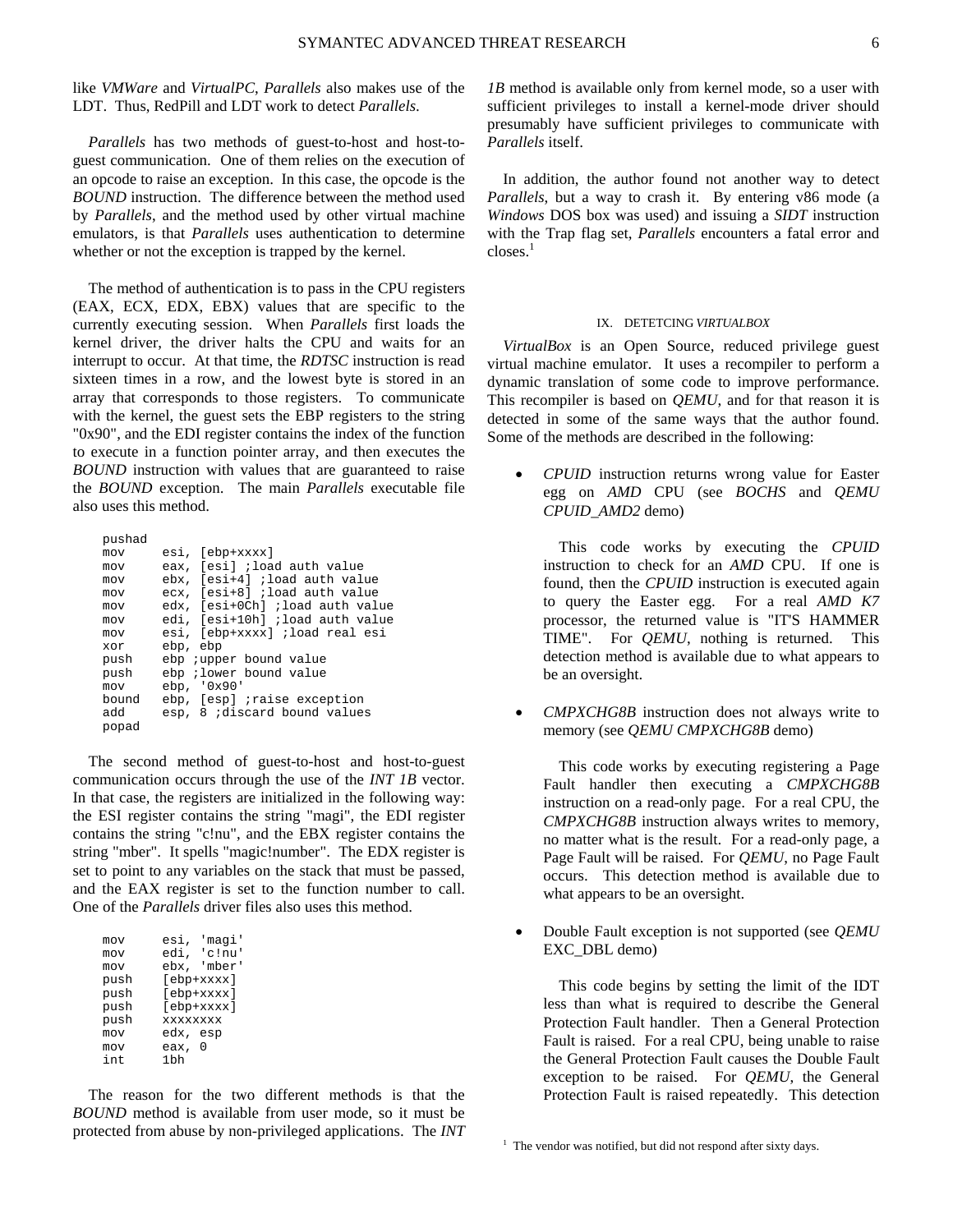method is available due to a limitation in the exception handling code.

#### SECTION 2: SOFTWARE

Pure software virtual machine emulators are also vulnerable to detection. In their case, detection is possible mostly because of software bugs or incomplete support for the CPU which is being emulated.

## X. DETECTING *BOCHS*<sup>2</sup>

*Bochs* is an Open Source, pure software virtual machine emulator. It does not support guest-to-host or host-to-guest communication since it is intended to behave like a standalone machine. It is vulnerable to a number of detection methods. The simplest of these involves the device support. For example, *Bochs* cannot handle floppy disks of nonstandard sizes. Attempting to format a 3.5" floppy disk with more than 18 sectors per track, or with sectors other than 512 bytes in size, will cause a kernel panic. As with *VMware* and *VirtualPC*, *Bochs* has constant names for its hardware devices, but again, the presence of these devices cannot be relied upon. Thus, we are left with the CPU as the target for detection. The author discovered a number of methods to detect *Bochs*. Here are some of them:

• *INVD* and *WBINVD* instructions always flush TLBs (see *BOCHS WBINVD* demo)

The code works by entering paging mode, and then accessing a page. This causes the CPU to place the page's physical address into one of the Translation Lookaside Buffers. When an *INVD* or *WBINVD* instruction is executed inside *Bochs*, the Translation Lookaside Buffers are flushed. Hence, if the same page is marked "not present" then accessed again, a Page Fault occurs. By registering a Page Fault handler prior to executing the *INVD* or *WBINVD* instruction, *Bochs* can be detected. This detection method is available due to what appears to be an oversight.

- *CMPS* instruction flags are not retained while *REP* continues in single-step mode (see *BOCHS CMPS* demo)
- *SCAS* instruction flags are not retained while *REP* continues in single-step mode (see *BOCHS SCAS* demo)

These two codes begin by setting the carry flag. Then, in the case of the *CMPS* instruction, two ranges of bytes that are known to be identical are compared (the source and destination registers are set to the same value). In the case of the *SCAS* instruction, a single byte, whose value is known to match the destination, is compared to the destination. The source register is set to the value in memory that is pointed to by the destination register. In a real machine, the carry flag remains set until the *REP* has completed. However, in *Bochs*, the flag is updated immediately. By registering a trap handler prior to executing the *CMPS* or SCAS instruction, the carry flag can be seen to have been cleared, and thus *Bochs* can be detected. This detection method is available due to what appears to be an oversight.

• *CPUID* instruction returns wrong value for processor name on *AMD* CPU (see *BOCHS CPUID\_AMD1* demo)

This code works by executing the *CPUID* instruction to check for an *AMD* CPU. If one is found, then the *CPUID* instruction is executed again to query maximum input value for the extended *CPUID* information. If the processor brand string is supported, then the *CPUID* instruction is executed again to query the processor brand string. For a real *AMD K7* processor (the only one that *Bochs* supports), the returned string is "AMD Athlon(tm) P[rocessor]". For *Bochs*, it is "AMD Athlon(tm) p[rocessor]" (note the lowercase 'p'). This detection method is available due to what appears to be an oversight.

• *CPUID* instruction returns wrong value for Easter egg on *AMD* CPU (see *BOCHS* and *QEMU CPUID\_AMD2* demo)

This code works by executing CPUID to check for an *AMD* CPU. If one is found, then the *CPUID* instruction is executed again to query the Easter egg. For a real *AMD K7* processor (the only one that *Bochs* supports), the returned value is "IT'S HAMMER TIME". For *Bochs*, nothing is returned. This detection method is available due to what appears to be an oversight.

• *ARPL* instruction destroys upper 16 bits of 32-bit register in 32-bit mode (see *BOCHS ARPL* demo)

This code executes the *ARPL* instruction using the undocumented 32-bit register mode. Officially, the instruction accepts 16-bit registers. For some reason, *Bochs* ORs the top 16 bits with 0ff3f0000h, but the author found no real CPU where that behavior occurs. This detection method is available due to what appears to be an oversight.

• 16-bit segment wraparound is not supported (see *BOCHS* and *HYDRA* SEGLOAD demo)

<sup>2</sup> This list is the longest in this paper because *Bochs* was the first application to be examined, and received the most scrutiny. It does not reflect the quality of the software.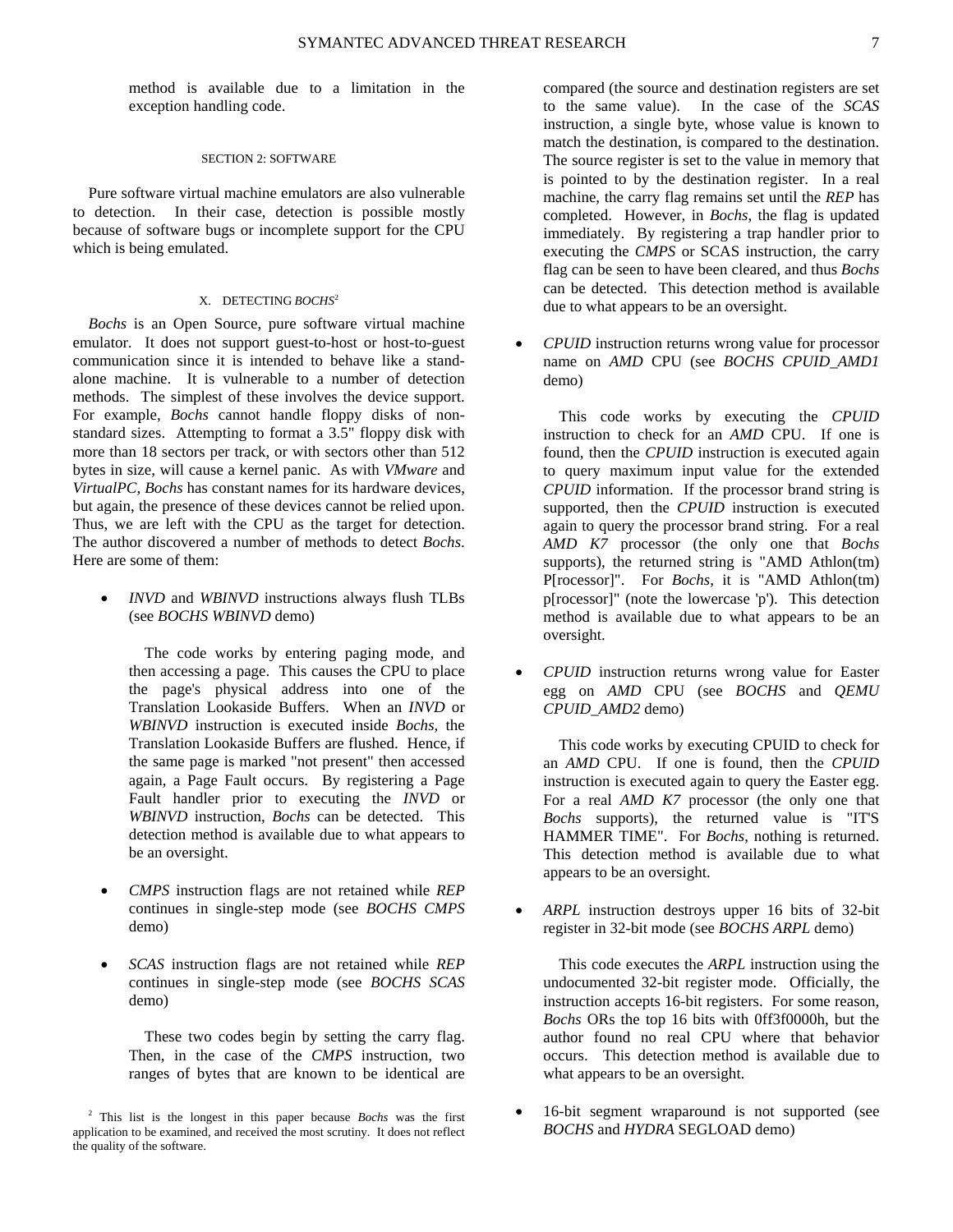This code executes a segment:register load, at an offset where the register part is at a lower address than is the segment part. By registering a trap handler prior to executing the load instruction, an exception will occur in *Bochs* that should not occur at all. Thus *Bochs* can be detected. This detection method is available due to what appears to be an oversight.

## • Non-ring0 SYSENTER CS MSR causes kernel panic

This is similar to the v86 *SIDT* problem in *Parallels*, in that it is not a method to detect *Bochs*, but a way to crash it. By simply writing to the SYSENTER CS MSR (174h) a value with any of the low two bits set, *Bochs* will encounter a kernel panic and close. A real CPU will accept this value since no checks are done until the *SYSENTER* instruction is actually executed. This detection method is available due to what appears to be an oversight.

## XI. DETECTING *HYDRA3*

*Hydra* is a proprietary, closed-source, pure software virtual machine emulator. It supports guest-to-host communication, even though it is intended to behave like a stand-alone machine. It does not intentionally support host-to-guest communication. The guest-to-host communication channel exists for the use of plug-ins that can alter the environment and control the execution flow. However a plug-in is not supposed to communicate with the guest. *Hydra* also uses a special port for guest-to-host communication, much like *VMware* does. The key differences between *VMware* and *Hydra* are that in *Hydra*, the port to use is specific to the plugin; and a plug-in can still cause an exception to be generated, thus better hiding the interaction. Since no host-to-guest communication occurs, no *Hydra*-specific information is returned by the port access. In any case, the author discovered a number of methods to detect *Hydra*. Some of the methods are described in the following:

- *REP MOVS* instruction integer overflow (see *HYDRA MOVS* demo)
- *REP STOS* instruction integer overflow (see *HYDRA STOS* demo)

This code works by causing a loop counter to overflow, when converting from a dword count to a byte count. Thus no bytes are copied (in the case of the MOVS instruction) or stored (in the case of the *STOS* instruction). This leads the emulator to believe that an error occurred, so a General Protection Fault is raised. In the absence of a General Protection Fault handler, a Double Fault occurs. In the absence of a Double Fault handler, a Triple Fault occurs, leading to the emulator exiting completely. This detection method is available due to a limitation in the string acceleration code.

16-bit segment wraparound is not supported (see *BOCHS* and *HYDRA* SEGWRAP demo)

This code executes a segment:register load, at an offset where the register part is at a lower address than is the segment part. By registering a trap handler prior to executing the load instruction, an exception will occur in *Hydra* that should not occur at all, and thus *Hydra* can be detected. This detection method is available due to what appears to be an oversight.

#### XII. DETECTING *QEMU*

*QEMU* is an Open Source, pure software virtual machine emulator. It does not support guest-to-host or host-to-guest communication since it is intended to behave like a standalone machine. It supports dynamic translation of code to improve the performance on the supported CPUs. The use of dynamic translation is always risky in the presence of selfmodifying code, especially when non-intuitive CPU behavior occurs, such as a self-overwriting *REP* sequence<sup>4</sup>. The author discovered a number of methods to detect *QEMU*. Some of the methods are described in the following:

• *CPUID* instruction returns wrong value for processor name on *AMD* CPU (see *QEMU CPUID\_AMD* demo)

This code works by executing the *CPUID* instruction to check for an *AMD* CPU. If one is found, then the *CPUID* instruction is executed again to query maximum input value for the extended *CPUID* information. If the processor brand string is supported, then the *CPUID* instruction is executed again to query the processor brand string. For a real *AMD K7* processor, the returned string is "AMD [processor name] Processor". For *QEMU*, it is "QEMU Virtual CPU version x..x..x".

<sup>4</sup> The *REP* instruction is handled specially by x86 CPUs, such that it completes even if the sequence is replaced in memory. For example,

 mov al, 90h mov cx, 7 mov di, offset \$ rep stosb jmp \$

Here, the *NOP* instruction in the AL register is used to overwrite the *REP STOSB* and the following *JMP* instruction. Incorrect emulation (or singlestepping through the code, as with a debugger) will cause the *REP* to exit prematurely, resulting in the *JMP* instruction being executed.

<sup>&</sup>lt;sup>3</sup> All of the the problems described here have since been fixed.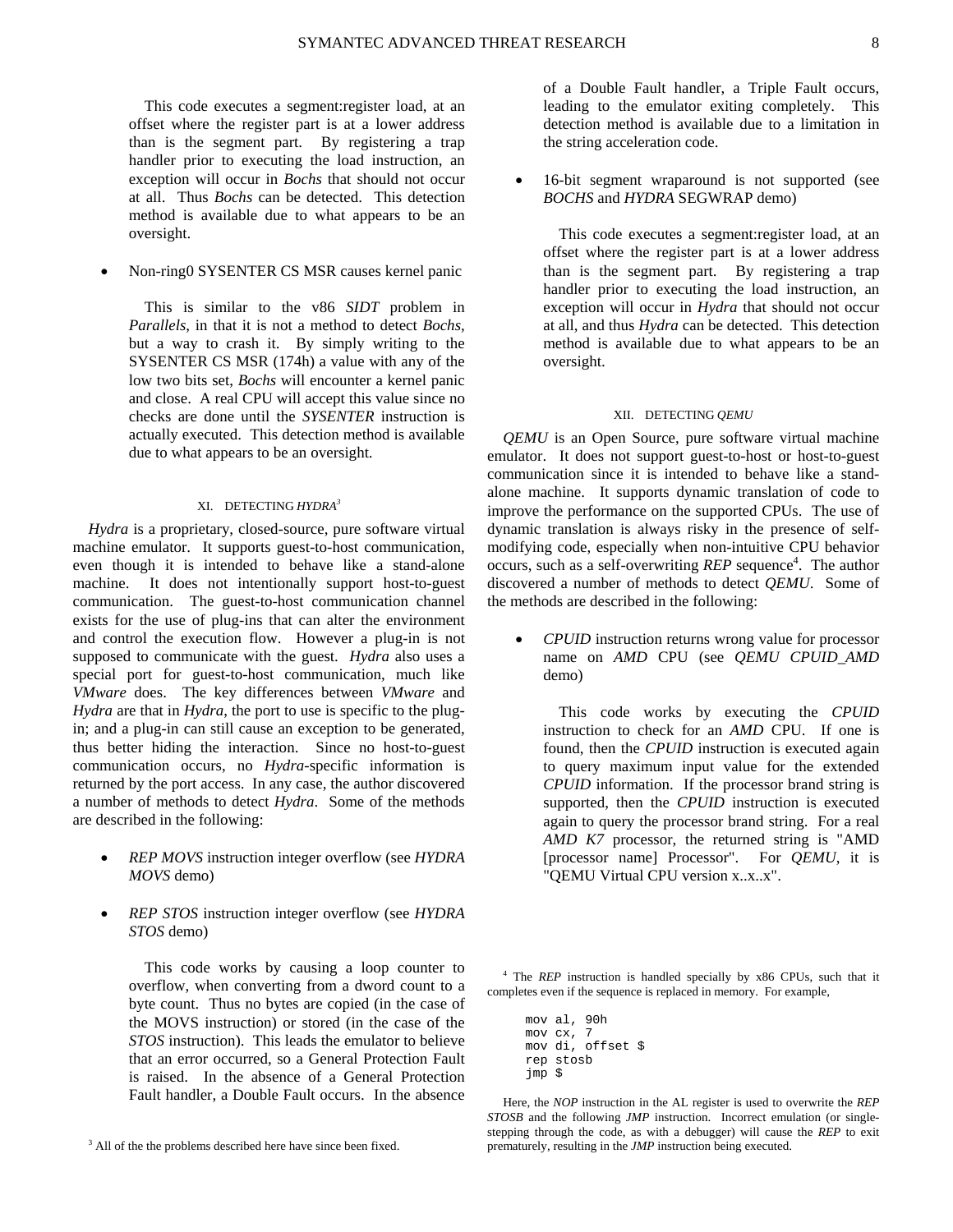• *CPUID* instruction returns wrong value for Easter egg on *AMD* CPU (see *BOCHS* and *QEMU CPUID\_AMD2* demo)

This code works by executing the *CPUID* instruction to check for an *AMD* CPU. If one is found, then the *CPUID* instruction is executed again to query the Easter egg. For a real *AMD K7* processor, the returned value is "IT'S HAMMER TIME". For *QEMU*, nothing is returned. This detection method is available due to what appears to be an oversight.

• *CMPXCHG8B* instruction does not always write to memory (see *QEMU CMPXCHG8B* demo)

This code works by executing registering a Page Fault handler then executing a *CMPXCHG8B* instruction on a read-only page. For a real CPU, the *CMPXCHG8B* instruction always writes to memory, no matter what is the result. For a read-only page, a Page Fault will be raised. For *QEMU*, no Page Fault occurs. This detection method is available due to what appears to be an oversight.

• Double Fault exception is not supported (see *QEMU* EXC\_DBL demo)

This code begins by setting the limit of the IDT less than what is required to describe the General Protection Fault handler. Then a General Protection Fault is raised. For a real CPU, being unable to raise the General Protection Fault causes the Double Fault exception to be raised. For *QEMU*, the General Protection Fault is raised repeatedly. This detection method is available due to a limitation in the exception handling code.

#### XIII. DETECTING *ATLANTIS* AND *SANDBOX*

Since both *Atlantis* and *Sandbox* emulate only a subset of all of the possible *Windows* APIs, and of those, some of the APIs do not behave in the same way as on a real machine. Thus, they are vulnerable to detection through the use of any unimplemented API or any API that is not emulated correctly. An example is the Beep() API, which has limitations on the frequency of the sound to produce when executed on *Windows NT* and later versions of *Windows*. *Atlantis* does not check that parameter since it emulates *Windows 9x*. Thus, it returns no error, no matter what value is specified. Any program that assumes it is running on *Windows NT* or later will know immediately if *Atlantis* is hosting the environment, by calling that API with an illegal value. Another example is through the use of an exploit. There are several current documented<sup>xxix</sup> denial-of-service vulnerabilities in different versions of *Windows* for the *Windows* Meta File (WMF) format. If such a malformed WMF file is played successfully, then an operating system emulator is running. A detailed list of methods to detect *Sandbox* follows.

#### XIV. DETECTING *SANDBOX*

*Sandbox* is a proprietary, closed-source, pure software virtual machine and operating system emulator. Though it is a retail product, copies of it are freely available on many P2P sites. For some reason, *Sandbox* places the IDT in a very high memory location, and the LDT has a non-zero value. For those reasons, RedPill and LDT work to detect *Sandbox*.

The CPU supported by *Sandbox* seems to be a partial implementation of an *Intel Pentium 2*, however some *Pentium 2* instructions such as FXSAVE are not supported, nor are some *Pentium 1* instructions such as RDMSR or CMPXCHG8B. These instructions will cause exceptions in *Sandbox*, which can be used to detect its presence.

Strangely, despite the supported processor, the ID flag is not set in the EFLAGS register. Despite this, the CPUID instruction causes no exceptions. However, index 0 returns a bad Basic Processor Information value and Vendor Identification String.

The author discovered a number of methods to detect *Sandboxs*. Here are some of them:

EFLAGS.bit 1 is clear by default and can be toggled

On a real CPU, this bit is always set and read-only.

GetVersionExA() returns inconsistent information

 This API returns the platform identification value that corresponds to *Windows 2000*, but the IDT is readable from ring 3, and certain interrupts point to 0c0xxxxxx space, which reflects *Sandbox*'s *Windows 9x* origins.

- the first KERNEL32 export is named "Aaaaaa" and matches the *Windows 9x/Me* VxDCall code
- IDT and GDT limits contain incorrectly aligned values

 On a real system, the IDT and GDT limits are one less than the size of the table (i.e. a limit of 256 has a value of 255). On *Sandbox*, the values are exactly the size of the table.

- GDT base is in low memory
- vulnerable to self-overwriting REP, as described in the *QEMU* footnote
- CMPXCHG does not always write to memory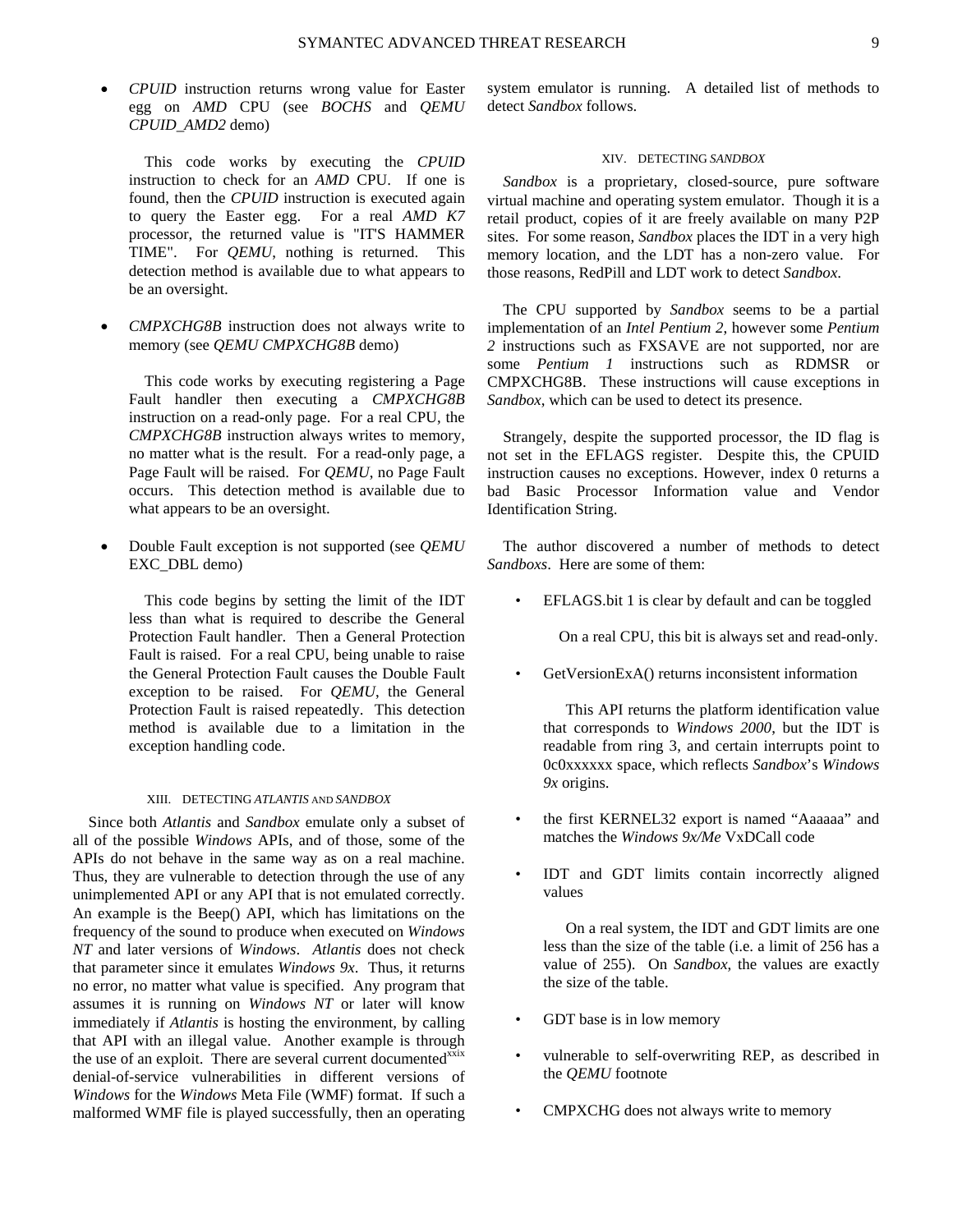This is identical to the detection of *QEMU*, but using a slightly different instruction.

# int 2a instead of GetTickCount<sup>xxx</sup>

*Sandbox* generates an exception when this interrupt is issued.

Since *Sandbox* does not support emulation of real mode, no source code is included to illustrate detection methods.

## XV. DETETCING *CWSANDBOX*

As a special request, *CWSandbox<sup>xxxi</sup>* was analyzed by the author. *CWSandbox* is a proprietary, closed-source, application-level sandbox. As with *Dynamo Rio*, *CWSandbox* hooks some operating system APIs, but otherwise allows an application to run on the real hardware. The documentation states "...a lot of effort has been put into hiding the presence of the *CWSandbox* and the injected CWMonitor.DLL from the malware", however those efforts are ineffective. For example, the author found several global objects, such as a mutex called "cws\_[pid]\_mutex" (where "[pid]" is the process ID of the targeted application), two events called "cws\_[pid]\_event\_data" and "cws\_[pid]\_event\_result", and a file mapping called "cws\_[pid]\_mapping". The API hooking consists of "ff 25"-style trampolines for 290 APIs and 10 methods (see Appendix B for the full list). Escape from the environment is simply a matter of calling FreeLibrary(GetModuleHandleA("cwmonitor")) to unload the DLL.

#### XVI. MISCELLANEOUS DETECTIONS

Following the publication of the original version of this paper<sup>xxxii</sup>, the author conducted further research on the lowlevel behavior of the CPU. Two very interesting things were noted. The first<sup>xxxiii</sup> is operating-system specific. It detects hybrid models such as *Atlantis* and *Sandbox*.

The second<sup>xxxiv</sup> is hardware-specific, and is actually a set of four different behaviors. The first hardware-specific behavior - fault while fetching - detected only *Hydra*. The reason for that is because the hardware performs a fetch and full decode in parallel, before testing if an opcode is invalid. However, for performance reasons, *Hydra* performs the test first, to avoid full decode.

The second hardware-specific behavior is the undocumented opcodes in the range 0f 19-1e. They are identical to 0f 1f (multi-byte NOP), but both *Bochs* and *Sandbox* raise an exception when those instructions are executed.

The third hardware-specific behavior is the undocumented opcode maps for the opcodes 0f 20-23, using MODR/M values below 0c0. *Sandbox* raises an exception when these values are used.

The fourth hardware-specific behavior is the undocumented opcode maps for the opcodes 0f 18 2x-3x, and 0f 1f. Both *Bochs* and *Sandbox* raise an exception when those instructions are executed.

## XVII. CONCLUSION

So what can we do? The answer to this question depends on the application that is being used. However, for the reduced privilege guest virtual machines emulators, the ultimate answer is "nothing". The problem for them is that their design does not allow them to intercept non-sensitive instructions that cause information leakage, such as the *SIDT* instruction. As a result, they cannot hide their presence from the RedPill, LDT, and Scooby Doo, attacks.

The Liston/Skoudis paper<sup>xxxv</sup> has a title that suggests that they can reduce the ability of software to detect virtual machine emulators. However, it is actually more concerned with ways to detect virtual machine emulators. The recommendations in that paper for reducing the ability of software to detect virtual machine emulators are exclusively for *VMware*, and insufficient, as noted earlier.

*VirtualPC* could be improved to intercept the *SIDT* instruction. This would go a long way towards hiding its presence, but it would also need to implement a check for the maximum instruction length.

The interception of the *CPUID* instruction in both *VirtualPC* and *QEMU* to replace the processor identification string should be removed, too.

The use of session key authentication to control guest-tohost and host-to-guest communication in *Parallels* is a good idea that other applications could use.

*Bochs*, *Hydra*, *QEMU, Sandbox,* and *VirtualBox*, all suffer from bugs and limitations that allow their detection. These are problems that are relatively easily fixed. Given that, only pure software virtual machine emulators can approach complete transparency. It should be possible, at least in theory, to reach the point where detection is unreliable because it can also be attributed to anomalous behavior of a real CPU (for example, the f0 0f bug<sup>xxxvi</sup>). We might call that "virtual reality".

On the other hand, if a majority of future machines run a virtual machine emulator, then malicious code that chooses to not run in its presence will eventually be unintentionally choosing to not run at all.

Once that point is reached, the attacks will move from detection to exploitation. The ultimate attack against a hypervisor would be to run arbitrary code inside it. Along those lines, in February a privilege escalation exploit was publishedxxxvii for the hypervisor in *Microsoft*'s *Xbox 360* platform. The exploit code took advantage of improper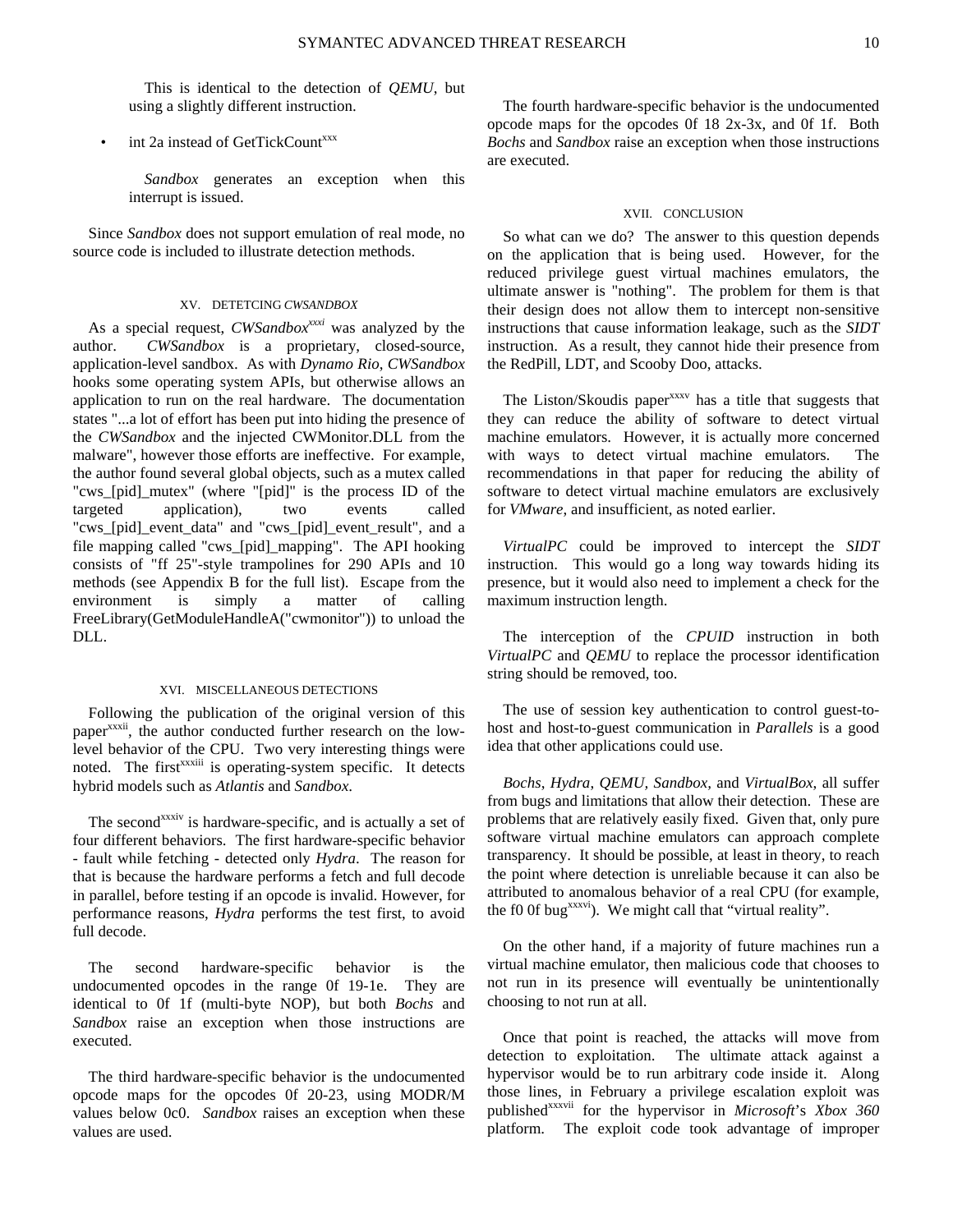| parameter validation to execute arbitrary code with the<br>privileges of the hypervisor itself. |                             |                                                      |             | add<br>xor<br>stosd<br>push | eax, 1007h<br>di, di<br>7                                     |
|-------------------------------------------------------------------------------------------------|-----------------------------|------------------------------------------------------|-------------|-----------------------------|---------------------------------------------------------------|
|                                                                                                 |                             | One thing is clear $-$ the future looks complicated. | create_tbl: | pop<br>mov<br>stosd         | eax<br>di, cx                                                 |
|                                                                                                 |                             | <b>APPENDIX A</b>                                    |             | add                         | eax, 1000h                                                    |
|                                                                                                 |                             |                                                      |             | loop                        | create_tbl                                                    |
|                                                                                                 |                             | <i>VIRTUALPC</i> TIME DEMO:                          |             | mov                         | fs, cx                                                        |
| .model<br>.code                                                                                 | tiny                        |                                                      |             | cli<br>sidt<br>lidt         | fword ptr [offset idt_end]<br>[bx + offset idtr - offset gdt] |
| org                                                                                             | 100h                        |                                                      |             | lgdt                        | $[\mathbf{bx}]$<br>eax, cr0                                   |
|                                                                                                 |                             |                                                      |             | mov<br>mov                  | ecx, eax                                                      |
| demo:                                                                                           | mov<br>mov                  | ax, 2506h<br>dx, offset int06                        |             | or                          | eax, 80000001h                                                |
|                                                                                                 | int                         | 21h                                                  |             | mov                         | cr0, eax                                                      |
|                                                                                                 | db                          | 0fh, 3fh, 3, 0                                       |             | int                         | 3                                                             |
|                                                                                                 | jmp                         | \$ ;detected                                         | int03:      | mov                         | al, fs: [1000h]                                               |
| int06:                                                                                          | int                         | 20h                                                  |             | dec<br>wbinvd               | byte ptr es: [1004h]                                          |
| end                                                                                             | demo                        |                                                      |             | mov                         | al, fs: [1000h]                                               |
|                                                                                                 |                             |                                                      |             | mov                         | cr0, ecx                                                      |
|                                                                                                 |                             |                                                      |             | lidt                        | fword ptr [offset idt_end]                                    |
|                                                                                                 | <b>VIRTUALPC ILEN DEMO:</b> |                                                      |             | mov                         | ah, 4ch                                                       |
|                                                                                                 |                             |                                                      | $int0e$ :   | int<br>jmp                  | 21h<br>\$ ;detected                                           |
| .model                                                                                          | tiny                        |                                                      |             |                             |                                                               |
| .code                                                                                           |                             |                                                      | gdt         | dw                          | offset gdt_end - offset gdt - 1                               |
| org                                                                                             | 100h                        |                                                      |             | dw                          | offset gdt                                                    |
| demo:                                                                                           | mov                         | ax, 250dh                                            |             | dd                          | 0                                                             |
|                                                                                                 | mov                         | dx, offset int0d                                     |             | dd<br>dd                    | Offffh<br>9b00h                                               |
|                                                                                                 | int                         | 21h                                                  | gdt_end:    |                             |                                                               |
|                                                                                                 | db                          | 0eh dup (2eh)                                        |             |                             |                                                               |
|                                                                                                 | jmp                         | \$ ;detected                                         | idtr        | dw                          | offset idt_end - offset idt - 1                               |
| int0d:<br>end                                                                                   | int<br>demo                 | 20h                                                  |             | dw                          | offset idt                                                    |
|                                                                                                 |                             |                                                      |             | dw                          | 0                                                             |
|                                                                                                 |                             |                                                      | idt         | dd                          | $6 \text{ dup } (0)$                                          |
|                                                                                                 |                             |                                                      |             | dw                          | offset int03                                                  |
| VIRTUALPC BOARD DEMO:                                                                           |                             |                                                      | dd          | 86000008h                   |                                                               |
|                                                                                                 |                             |                                                      |             | dd                          | 14h dup $(0)$                                                 |
| board<br>Each<br>in<br>For                                                                      |                             |                                                      |             | dw                          | offset int0e                                                  |
| $GetObject("winmgmts:!\\.\\root\dim 2") . Except@very("Sel"$                                    |                             |                                                      |             | dd<br>dw                    | 86000008h<br>0                                                |
| ect * from Win32_BaseBoard")<br>If board.Manufacturer = "Microsoft Corporation"                 |                             |                                                      | idt_end:    |                             |                                                               |
| then while $1:$ wend 'detected                                                                  |                             |                                                      |             |                             |                                                               |
| Next                                                                                            |                             |                                                      | end         | demo                        |                                                               |

*BOCHS WBINVD* DEMO:

| .model tiny<br>.486p<br>.code |       |                                    | .mode<br>.code<br>org |
|-------------------------------|-------|------------------------------------|-----------------------|
| org                           | 100h  |                                    |                       |
|                               |       |                                    | demo:                 |
| demo:                         | mov   | edx, ds                            |                       |
|                               | mov   | cx, 1000h                          |                       |
|                               | movzx | eax, cx                            |                       |
|                               | add   | ah, dh                             |                       |
|                               |       | mov es, ax                         |                       |
|                               | shl   | eax, 4                             |                       |
|                               |       | mov cr3, eax                       |                       |
|                               |       | shl edx, 4                         |                       |
|                               | mov   | bx, offset gdt                     | int01                 |
|                               |       | $add$ $[bx + 2]$ , $edx$           |                       |
|                               | mov   | [bx + 0ah], dx                     | end                   |
|                               | add   | [bx+offset idtr-offset gdt+2], edx |                       |
|                               | bswap | edx                                |                       |
|                               | mov   | $[bx + 0ch], dh$                   |                       |
|                               | mov   | $[bx + 0fh], dl$                   |                       |

# *BOCHS CMPS* DEMO:

| .model tiny<br>.code |                                                 |                                                                            |
|----------------------|-------------------------------------------------|----------------------------------------------------------------------------|
| orq                  | 100h                                            |                                                                            |
| demo:                | mov<br>mov<br>int.<br>mov<br>mov<br>mov<br>push | ax, 2501h<br>dx, offset int01<br>21h<br>cx, 101h<br>si, cx<br>di, cx<br>CX |
| int01:<br>end        | popf<br>repe<br>jnb<br>int<br>demo              | cmpsb<br>\$ ;detected<br>20h                                               |

# *BOCHS SCAS* DEMO: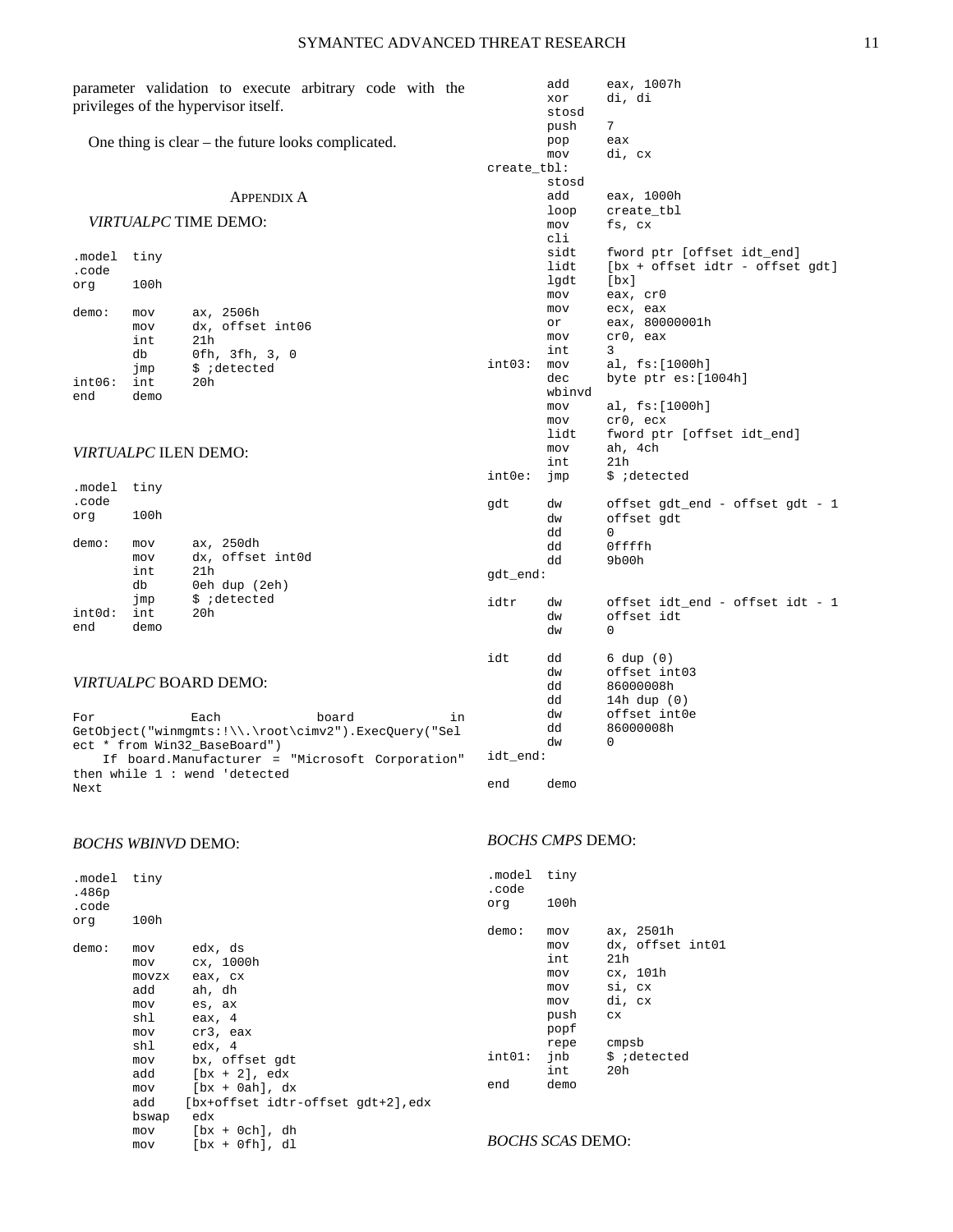| .model tiny<br>.code |                                         |                                                                         |
|----------------------|-----------------------------------------|-------------------------------------------------------------------------|
| orq                  | 100h                                    |                                                                         |
| demo:                | mov<br>mov<br>int<br>mov<br>mov<br>push | ax, 2501h<br>dx, offset int01<br>21h<br>cx, 101h<br>di, cx<br><b>CX</b> |
|                      | popf<br>repe                            | scasb                                                                   |
| $int01:$ $inb$       | int                                     | \$ ;detected<br>20h                                                     |
| end                  | demo                                    |                                                                         |

# *BOCHS CPUID\_AMD1* DEMO:

| .model tiny<br>.586<br>.code |              |          |                |
|------------------------------|--------------|----------|----------------|
| org                          | 100h         |          |                |
| demo:                        | xor<br>cpuid | eax, eax |                |
|                              | cmp          |          | ecx, 444d4163h |
|                              | ine          | exit     |                |
|                              | mov          |          | eax, 80000000h |
|                              | cpuid        |          |                |
|                              | cmp          | eax, 2   |                |
|                              | ib           | exit     |                |
|                              | mov          |          | eax, 80000002h |
|                              | cpuid        |          |                |
|                              | shr          | edx, 1eh |                |
|                              | ib           |          | \$ ;detected   |
| exit:                        | ret          |          |                |
| end                          | demo         |          |                |

# *BOCHS* and *QEMU CPUID\_AMD2* DEMO:

.model tiny .586 .code 100h demo: xor eax, eax cpuid cmp ecx, 444d4163h jne exit mov eax, 8fffffffh cpuid .<br>jecxz \$ ;detected<br>ret exit:<br>end demo

# *BOCHS ARPL* DEMO:

| model tiny.<br>.486p<br>.code |                                          |                                                                                     |
|-------------------------------|------------------------------------------|-------------------------------------------------------------------------------------|
| orq                           | 100h                                     |                                                                                     |
| demo:                         | mov<br>shl<br>mov<br>add<br>mov<br>bswap | eax, ds<br>eax, 4<br>bx, offset qdt<br>$[bx + 2]$ , eax<br>$[bx + 0ah]$ , ax<br>eax |

|           | mov  | $[bx + 0ch], ah$              |
|-----------|------|-------------------------------|
|           | mov  | $[bx + 0fh], al$              |
|           | cli  |                               |
|           | lgdt | [bx]                          |
|           | mov  | eax, cr0                      |
|           | inc  | ax                            |
|           | mov  | cr0, eax                      |
|           | cdq  |                               |
|           | push | $\mathbf{c}\mathbf{s}$        |
|           | push | dx                            |
|           | push | 8                             |
|           | push | offset pmode                  |
|           | retf |                               |
| pmode     | db   | 66h                           |
|           | arpl | dx, ax                        |
|           | test | edx, edx                      |
|           | js   | \$ ;detected                  |
|           | dec  | ax                            |
|           | mov  | cr0, eax                      |
|           | retf |                               |
|           |      |                               |
| gdt       | dw   | offset gdt_e - offset gdt - 1 |
|           | dw   | offset gdt                    |
|           | dd   | $\Omega$                      |
|           | dd   | Offffh                        |
|           | dd   | 9b00h                         |
|           | dd   | Offffh                        |
|           | dd   | 0cf9300h                      |
| $qdt_e$ : |      |                               |
| end       | demo |                               |
|           |      |                               |

## *BOCHS* and *HYDRA* SEGLOAD DEMO:

| .model<br>.code<br>orq    | tiny<br>100h                                     |                                                                         |
|---------------------------|--------------------------------------------------|-------------------------------------------------------------------------|
| demo:<br>$int0d$ :<br>end | mov<br>mov<br>int.<br>lds<br>ret.<br>jmp<br>demo | ax, 250dh<br>dx, offset int0d<br>21h<br>ax, ds:[Offfeh]<br>\$ ;detected |

# *HYDRA MOVS* DEMO:

| .model tiny<br>.486p<br>.code<br>orq | 100h                                                                                                       |                                                                                                                                                                                                                                                                                        |
|--------------------------------------|------------------------------------------------------------------------------------------------------------|----------------------------------------------------------------------------------------------------------------------------------------------------------------------------------------------------------------------------------------------------------------------------------------|
| demo:                                | mov<br>mov<br>add<br>mov<br>shl<br>mov<br>shl<br>mov<br>mov<br>bswap<br>mov<br>add<br>xor<br>stosd<br>push | edx, ds<br>cx, 1000h<br>movzx eax, cx<br>ah, dh<br>es, ax<br>eax, 4<br>cr3, eax<br>edx, 4<br>bx, offset gdt<br>$add$ $[bx + 2]$ , $edx$<br>$[bx + 0ah], dx$<br>add [bx+offset idtr-offset gdt+2], edx<br>edx<br>$mov$ $[bx + 0ch]$ , dh<br>[bx + Ofh], dl<br>eax, 1007h<br>di, di<br>7 |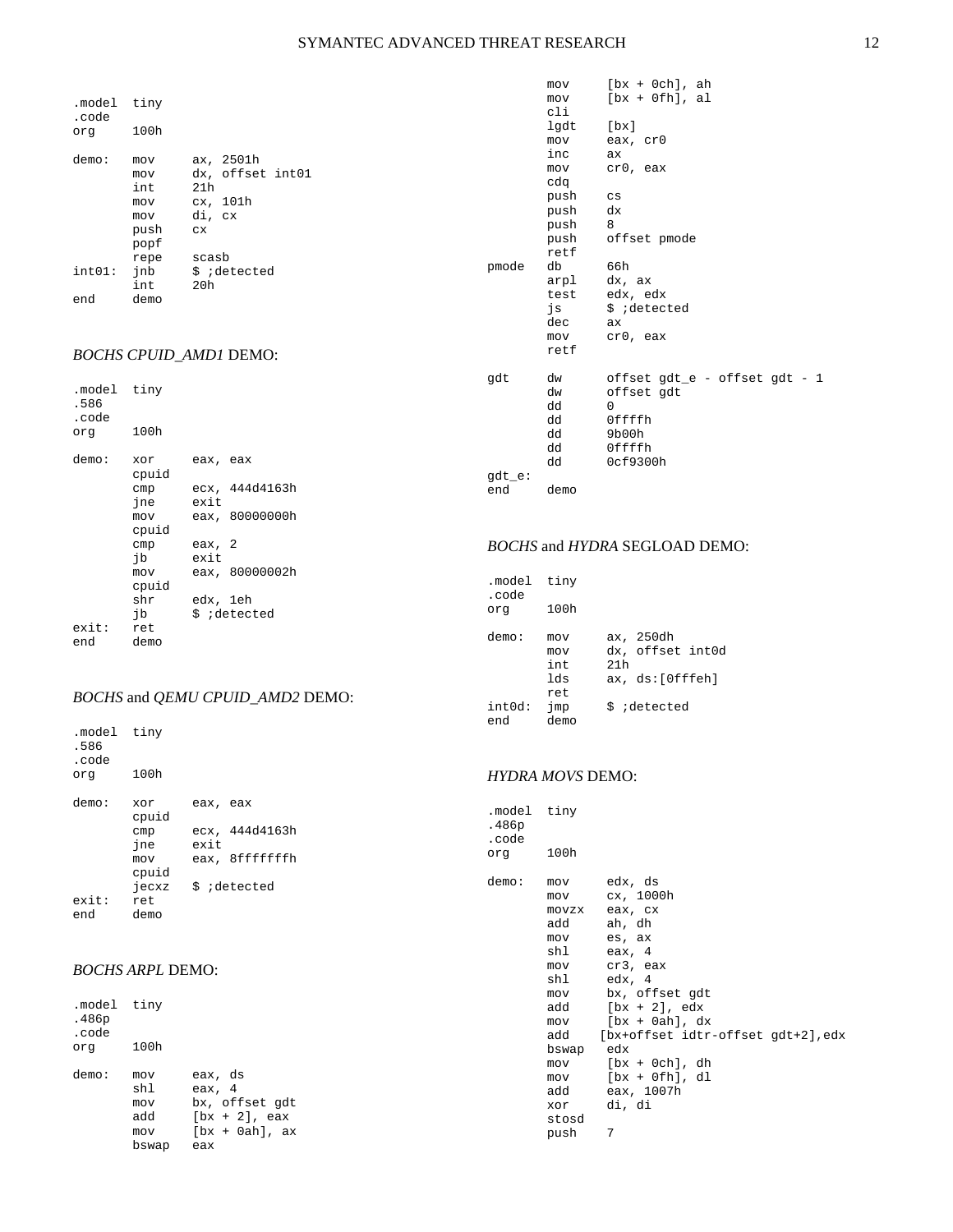|             | pop        | eax                               |             | xor   | di, di                          |
|-------------|------------|-----------------------------------|-------------|-------|---------------------------------|
|             | mov        | di, cx                            |             | stosd |                                 |
| create_tbl: |            |                                   |             | push  | 7                               |
|             | stosd      |                                   |             | pop   | eax                             |
|             | add        | eax, 1000h                        |             | mov   | di, cx                          |
|             | loop       | create_tbl                        | create_tbl: |       |                                 |
|             | mov        | fs, cx                            |             | stosd |                                 |
|             | cli        |                                   |             | add   | eax, 1000h                      |
|             | sidt       | fword ptr [offset idt_end]        |             | loop  | create_tbl                      |
|             | lidt       | $[bx + offest idtr - offset gdt]$ |             | cli   |                                 |
|             | lgdt       | [bx]                              |             | sidt  | fword ptr [offset idt_end]      |
|             | mov        | eax, cr0                          |             | lidt  | [bx + offset idtr - offset gdt] |
|             | mov        | edx, eax                          |             | lgdt  | [bx]                            |
|             | mov        | ecx, 80000001h                    |             | mov   | eax, cr0                        |
|             | or         | eax, ecx                          |             | mov   | edx, eax                        |
|             | mov        | cr0, eax                          |             | mov   | ecx, 80000001h                  |
|             | int        | 3                                 |             | or    | eax, ecx                        |
| int03:      | dec        | byte $ptr$ es: $[1004h]$          |             | mov   | cr0, eax                        |
|             | xor        | esi, esi                          |             | int   | 3                               |
|             | db         | 64h                               | int03:      | dec   | byte ptr $es:[esi*4 + 1018h]$   |
|             | db         | 67h                               |             | db    | 67h                             |
|             | rep        | movsw <i>i</i> shut down Hydra    |             | rep   | stosw <i>i</i> shut down Hydra  |
| $int0e$ :   | mov        | cr0, edx                          | int0e:      | mov   | cr0, edx                        |
|             | lidt       | fword ptr [offset idt_end]        |             | lidt  | fword ptr [offset idt_end]      |
|             | mov<br>int | ah, 4ch<br>21h                    |             | mov   | ah, 4ch                         |
|             |            |                                   |             | int   | 21h                             |
| gdt         | dw         | offset gdt_end - offset gdt - 1   | gdt         | dw    | offset gdt_end - offset gdt - 1 |
|             | dw         | offset gdt                        |             | dw    | offset gdt                      |
|             | dd         | $\Omega$                          |             | dd    | $\Omega$                        |
|             | dd         | Offffh                            |             | dd    | Offffh                          |
|             | dd         | 9b00h                             |             | dd    | 9b00h                           |
| gdt_end:    |            |                                   | gdt_end:    |       |                                 |
|             |            |                                   |             |       |                                 |
| idtr        | dw         | offset idt_end - offset idt - 1   | idtr        | dw    | offset idt_end - offset idt - 1 |
|             | dw         | offset idt                        |             | dw    | offset idt                      |
|             | dw         | 0                                 |             | dw    | 0                               |
| idt         | dd         | $6 \text{ dup } (0)$              | idt         | dd    | $6 \text{ dup } (0)$            |
|             | dw         | offset int03                      |             | dw    | offset int03                    |
|             | dd         | 86000008h                         |             | dd    | 86000008h                       |
|             | dw         | 0                                 |             | dw    | 0                               |
|             | dd         | 14h dup $(0)$                     |             | dd    | 14h dup $(0)$                   |
|             | dw         | offset int0e                      |             | dw    | offset int0e                    |
|             | dd         | 86000008h                         |             | dd    | 86000008h                       |
|             | dw         | 0                                 |             | dw    | 0                               |
| idt_end:    |            |                                   | idt_end:    |       |                                 |
|             |            |                                   |             |       |                                 |
| end         | demo       |                                   | end         | demo  |                                 |

# *HYDRA STOS* DEMO:

| .model<br>.486p<br>.code | tiny                                                               |                                                                                                                                                                      | .model<br>.586<br>.code |
|--------------------------|--------------------------------------------------------------------|----------------------------------------------------------------------------------------------------------------------------------------------------------------------|-------------------------|
| org                      | 100h                                                               |                                                                                                                                                                      | org                     |
| demo:                    | mov<br>mov<br>add<br>mov<br>shl<br>mov<br>shl<br>mov<br>add<br>mov | edx, ds<br>cx, 1000h<br>movzx eax, cx<br>ah, dh<br>movzx esi, ah<br>es, ax<br>eax, 4<br>cr3, eax<br>edx, 4<br>bx, offset qdt<br>$[bx + 2]$ , edx<br>$[bx + 0ah], dx$ | demo:                   |
|                          | add                                                                | [bx+offset idtr-offset gdt+2], edx                                                                                                                                   | exit:                   |
|                          | bswap<br>mov                                                       | edx<br>$[bx + 0ch], dh$                                                                                                                                              | end                     |
|                          |                                                                    | $[bx + 0fh], dl$                                                                                                                                                     |                         |
|                          | mov                                                                |                                                                                                                                                                      |                         |
|                          | add                                                                | eax, 1007h                                                                                                                                                           |                         |

# *QEMU CPUID\_AMD* DEMO:

| .model tiny<br>.586 |              |                |                                |
|---------------------|--------------|----------------|--------------------------------|
| .code<br>org        | 100h         |                |                                |
| demo:               | xor<br>cpuid | eax, eax       |                                |
|                     | cmp<br>ine   | exit.          | ecx, 444d4163h                 |
|                     | mov<br>cpuid |                | eax, 80000000h                 |
|                     | cmp<br>ib    | eax, 2<br>exit |                                |
|                     | mov<br>cpuid |                | eax, 80000002h                 |
|                     | cmp<br>ie    |                | eax, 554d4551h<br>\$ ;detected |
| exit:<br>end        | ret<br>demo  |                |                                |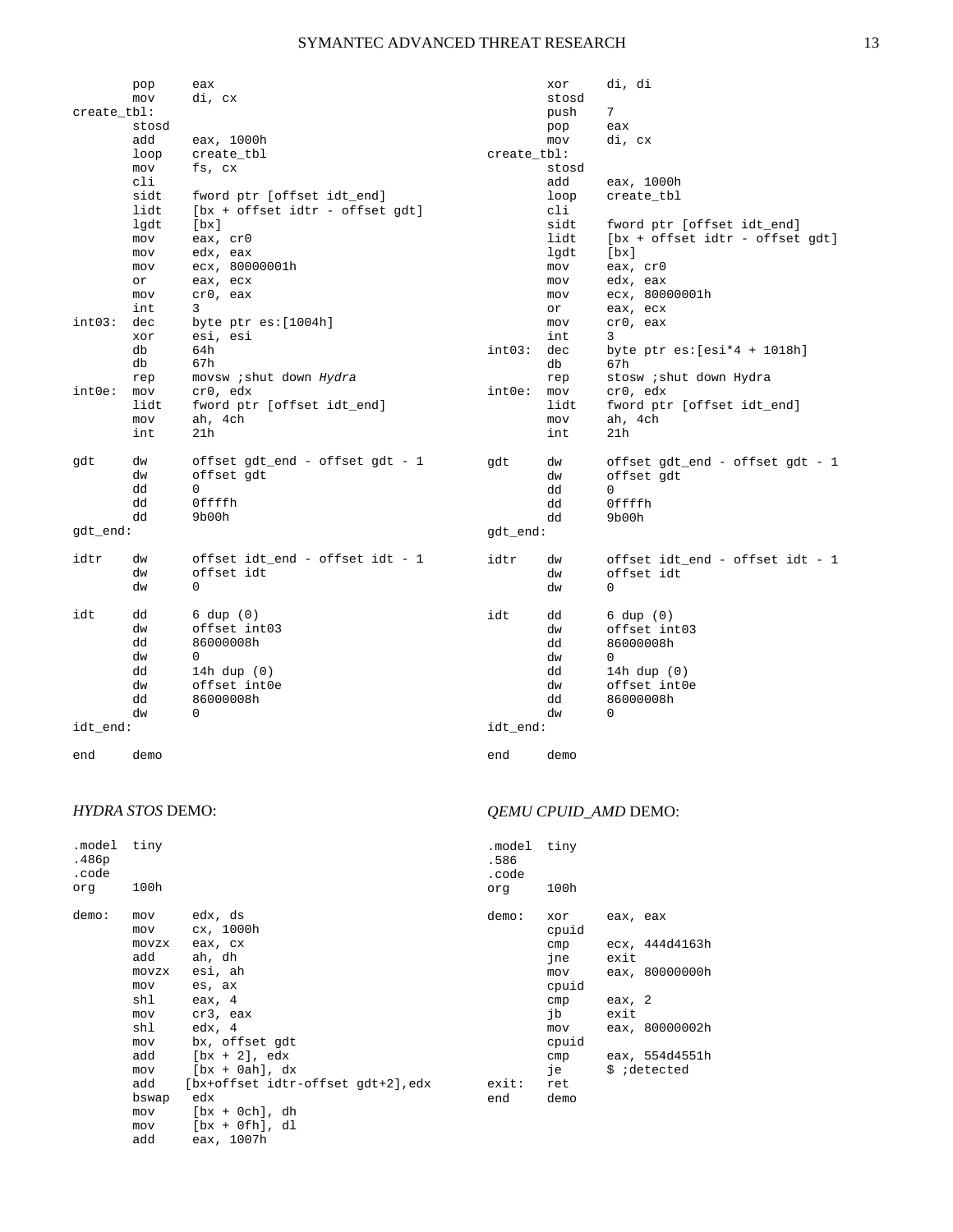# *QEMU CMPXCHG8B* DEMO:

# *QEMU* EXC\_DBL DEMO:

| .model<br>.586p | tiny       |                                   |                                                                               |                        |                                             |  |
|-----------------|------------|-----------------------------------|-------------------------------------------------------------------------------|------------------------|---------------------------------------------|--|
| .code           |            |                                   | .model                                                                        | tiny                   |                                             |  |
| org             | 100h       |                                   | .486p<br>.code                                                                |                        |                                             |  |
|                 |            |                                   | org                                                                           | 100h                   |                                             |  |
| demo:           | mov        | edx, ds                           |                                                                               |                        |                                             |  |
|                 | mov        | cx, 1000h                         | demo:                                                                         | mov                    | eax, ds                                     |  |
|                 | movzx      | eax, cx                           |                                                                               | shl                    | eax, $4$                                    |  |
|                 | add        | ah, dh                            |                                                                               | mov                    | bx, offset gdt                              |  |
|                 | mov<br>shl | es, ax                            |                                                                               | add                    | $[bx + 2]$ , eax                            |  |
|                 | mov        | eax, 4<br>cr3, eax                |                                                                               | mov                    | $[bx + 0ah], ax$                            |  |
|                 | shl        | edx, 4                            |                                                                               | add                    | [bx+offset idtr-offset gdt+2], eax          |  |
|                 | mov        | bx, offset gdt                    |                                                                               | bswap                  | eax                                         |  |
|                 | add        | $[bx + 2], edx$                   |                                                                               | mov<br>mov             | $[bx + 0ch], ah$<br>$[bx + 0fh], \text{al}$ |  |
|                 | mov        | $[bx + 0ah], dx$                  |                                                                               | cli                    |                                             |  |
|                 | add        | [bx+offset idtr-offset gdt+2],edx |                                                                               | sidt                   | fword ptr [offset idt_end]                  |  |
|                 | bswap      | edx                               |                                                                               | lidt                   | [bx + offset idtr - offset gdt]             |  |
|                 | mov        | $[bx + 0ch], dh$                  |                                                                               | lgdt                   | $[\mathbf{bx}]$                             |  |
|                 | mov<br>add | $[bx + 0fh], dl$                  |                                                                               | mov                    | eax, cr0                                    |  |
|                 | xor        | eax, 1007h<br>di, di              |                                                                               | inc                    | аx                                          |  |
|                 | stosd      |                                   |                                                                               | mov                    | cr0, eax                                    |  |
|                 | push       | 7                                 |                                                                               | int                    | 3                                           |  |
|                 | pop        | eax                               | int03:<br>int08:                                                              | int                    | 0ffh                                        |  |
|                 | mov        | di, cx                            |                                                                               | dec<br>mov             | ax<br>cr0, eax                              |  |
| create_tbl:     |            |                                   |                                                                               | lidt                   | fword ptr [offset idt_end]                  |  |
|                 | stosd      |                                   |                                                                               | mov                    | ah, 4ch                                     |  |
|                 | add        | eax, 1000h                        |                                                                               | int                    | 21h                                         |  |
|                 | loop       | create_tbl                        |                                                                               |                        |                                             |  |
|                 | mov<br>cli | fs, cx                            | gdt                                                                           | dw                     | offset gdt_end - offset gdt - 1             |  |
|                 | sidt       | fword ptr [offset idt_end]        |                                                                               | dw                     | offset gdt                                  |  |
|                 | lidt       | [bx + offset idtr - offset gdt]   |                                                                               | dd                     | 0                                           |  |
|                 | lgdt       | $[\mathbf{bx}]$                   |                                                                               | dd                     | Offffh                                      |  |
|                 | mov        | eax, crO                          |                                                                               | dd                     | 9b00h                                       |  |
|                 | mov        | ecx, eax                          | gdt_end:                                                                      |                        |                                             |  |
|                 | or         | eax, 80010001h                    | idtr                                                                          | dw                     | offset idt_end - offset idt - 1             |  |
|                 | mov        | cr0, eax                          |                                                                               | dw                     | offset idt                                  |  |
|                 | int        | 3                                 |                                                                               | dw                     | 0                                           |  |
| int03:          | mov        | byte ptr es:[1004h], 5            |                                                                               |                        |                                             |  |
|                 | mov<br>inc | al, fs:[1000h]<br>аx              | idt                                                                           | dd                     | $6 \text{ dup } (0)$                        |  |
|                 |            | cmpxchq8bfs:[1000h]               |                                                                               | dw                     | offset int03                                |  |
|                 | jmp        | \$ ;detected                      |                                                                               | dd                     | 86000008h                                   |  |
| $int0e$ :       | mov        | cr0, ecx                          |                                                                               | dw<br>dd               | 0<br>8 dup (0)                              |  |
|                 | lidt       | fword ptr [offset idt_end]        |                                                                               | dw                     | offset int08                                |  |
|                 | mov        | ah, 4ch                           |                                                                               | dd                     | 86000008h                                   |  |
|                 | int        | 21h                               |                                                                               | dw                     | 0                                           |  |
|                 |            |                                   | $idt$ _end:                                                                   |                        |                                             |  |
| gdt             | dw         | offset gdt_end - offset gdt - 1   |                                                                               |                        |                                             |  |
|                 | dw<br>dd   | offset gdt<br>0                   | end                                                                           | demo                   |                                             |  |
|                 | dd         | Offffh                            |                                                                               |                        |                                             |  |
|                 | dd         | 9b00h                             |                                                                               |                        |                                             |  |
| gdt_end:        |            |                                   |                                                                               |                        | <b>APPENDIX B</b>                           |  |
|                 |            |                                   |                                                                               |                        |                                             |  |
| idtr            | dw         | offset idt_end - offset idt - 1   |                                                                               |                        | APIs hooked by CWSandbox:                   |  |
|                 | dw         | offset idt                        |                                                                               |                        |                                             |  |
|                 | dw         | 0                                 | KERNEL32.LoadLibraryExW<br>ICMP.IcmpSendEcho                                  |                        |                                             |  |
|                 |            |                                   | ICMP.IcmpSendEcho2                                                            |                        |                                             |  |
| idt             | dd<br>dw   | 6 dup (0)<br>offset int03         |                                                                               | MPR.WNetAddConnectionA |                                             |  |
|                 | dd         | 86000008h                         | MPR.WNetAddConnectionW<br>MPR.WNetAddConnection2A                             |                        |                                             |  |
|                 | dw         | 0                                 |                                                                               |                        |                                             |  |
|                 | dd         | 14h dup (0)                       | MPR.WNetAddConnection2W<br>MPR.WNetAddConnection3A<br>MPR.WNetAddConnection3W |                        |                                             |  |
|                 | dw         | offset int0e                      |                                                                               |                        |                                             |  |
|                 | dd         | 86000008h                         |                                                                               |                        | MPR.WNetCancelConnectionA                   |  |
|                 | dw         | 0                                 | MPR.WNetCancelConnectionW                                                     |                        |                                             |  |
| idt_end:        |            |                                   | MPR.WNetCancelConnection2A                                                    |                        |                                             |  |
|                 |            |                                   |                                                                               |                        | MPR.WNetCancelConnection2W                  |  |
| end             | demo       |                                   | MPR.WNetOpenEnumA<br>MPR. WNetOpenEnumW                                       |                        |                                             |  |
|                 |            |                                   |                                                                               |                        | NETAPI32.NetScheduleJobAdd                  |  |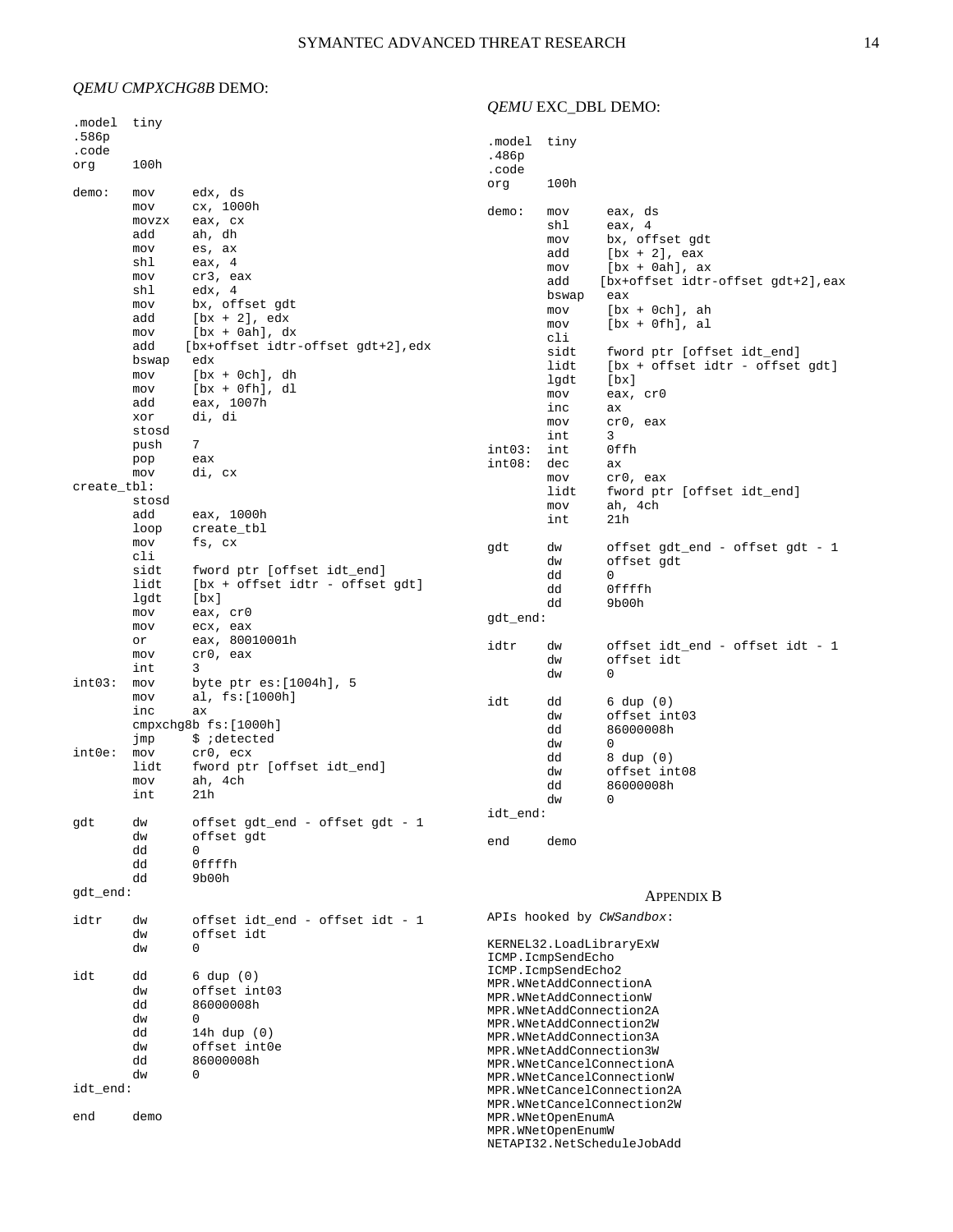NETAPI32.NetUserAdd NETAPI32.NetUserEnum NETAPI32.NetUserDel NETAPI32.NetUserGetInfo NETAPI32.NetShareAdd NETAPI32.NetShareEnum NETAPI32.NetShareEnumSticky NETAPI32.NetShareDel NETAPI32.NetShareDelSticky WININET.InternetOpenUrlA WININET.InternetOpenUrlW WININET.HttpOpenRequestA WININET.HttpOpenRequestW WININET.InternetConnectA WININET.InternetConnectW URLMON.URLOpenStreamA URLMON.URLOpenStreamW URLMON.URLOpenPullStreamA URLMON.URLOpenPullStreamW URLMON.URLDownloadToFileA URLMON.URLDownloadToFileW URLMON.URLDownloadToCacheFileA URLMON.URLDownloadToCacheFileW URLMON.URLOpenBlockingStreamA URLMON.URLOpenBlockingStreamW MSWSOCK.WSARecvEx MSWSOCK.AcceptEx MSWSOCK.TransmitFile MSWSOCK.GetAddressByNameA MSWSOCK.GetAddressByNameW PSTOREC.PStoreCreateInstance PSTOREC.PStoreEnumProviders WS2\_32.WSAStartup WS2\_32.WSACleanup WS2\_32.socket WS2\_32.WSASocketA WS2\_32.WSASocketW WS2\_32.bind WS2\_32.listen WS2\_32.accept WS2\_32.WSAAccept WS2\_32.connect WS2\_32.WSAConnect WS2\_32.recv WS2\_32.WSARecv WS2\_32.recvfrom WS2\_32.WSARecvFrom WS2\_32.send WS2\_32.WSASend WS2\_32.sendto WS2\_32.WSASendTo WS2\_32.gethostbyname WS2\_32.gethostbyaddr WS2\_32.WSAAsyncGetHostByAddr OLE32.CoCreateInstance OLE32.CoCreateInstanceEx OLE32.CoGetClassObject OLE32.CoGetInstanceFromFile OLE32.CoGetInstanceFromIStorage OLE32.OleCreate OLE32.OleCreateEx OLE32.OleCreateFromFile OLE32.OleCreateFromFileEx PSAPI.EnumProcesses PSAPI.EnumProcessModules SHELL32.ShellExecuteA SHELL32.ShellExecuteW SHELL32.ShellExecuteExW SHELL32.ShellExecuteExA SHELL32.SHLoadInProc USER32.FindWindowA USER32.FindWindowW USER32.FindWindowExA USER32.FindWindowExW USER32.EnumWindows USER32.EnumThreadWindows USER32.EnumDesktopWindows USER32.EnumChildWindows USER32.GetTopWindow USER32.GetWindow

USER32.DestroyWindow USER32.ExitWindowsEx ADVAPI32.RegOpenKeyA ADVAPI32.RegOpenKeyW ADVAPI32.RegOpenKeyExA ADVAPI32.RegOpenKeyExW ADVAPI32.RegCreateKeyA ADVAPI32.RegCreateKeyW ADVAPI32.RegCreateKeyExA ADVAPI32.RegCreateKeyExW ADVAPI32.RegSetValueA ADVAPI32.RegSetValueW ADVAPI32.RegSetValueExA ADVAPI32.RegSetValueExW ADVAPI32.RegQueryValueA ADVAPI32.RegQueryValueW ADVAPI32.RegQueryValueExA ADVAPI32.RegQueryValueExW ADVAPI32.RegQueryMultipleValuesA ADVAPI32.RegQueryMultipleValuesW ADVAPI32.RegDeleteValueA ADVAPI32.RegDeleteValueW ADVAPI32.RegDeleteKeyA ADVAPI32.RegDeleteKeyW ADVAPI32.RegEnumValueA ADVAPI32.RegEnumValueW ADVAPI32.RegEnumKeyA ADVAPI32.RegEnumKeyW ADVAPI32.RegEnumKeyExA ADVAPI32.RegEnumKeyExW ADVAPI32.OpenSCManagerA ADVAPI32.OpenSCManagerW ADVAPI32.CreateServiceA ADVAPI32.CreateServiceW ADVAPI32.OpenServiceA ADVAPI32.OpenServiceW ADVAPI32.StartServiceA ADVAPI32.StartServiceW ADVAPI32.ControlService ADVAPI32.DeleteService ADVAPI32.EnumServicesStatusA ADVAPI32.EnumServicesStatusW ADVAPI32.EnumServicesStatusExA ADVAPI32.EnumServicesStatusExW ADVAPI32.ChangeServiceConfigA ADVAPI32.ChangeServiceConfigW ADVAPI32.ChangeServiceConfig2A ADVAPI32.ChangeServiceConfig2W ADVAPI32.LogonUserA ADVAPI32.LogonUserW ADVAPI32.GetUserNameA ADVAPI32.GetUserNameW ADVAPI32.ImpersonateLoggedOnUser ADVAPI32.RevertToSelf ADVAPI32.CreateProcessAsUserA ADVAPI32.CreateProcessAsUserW ADVAPI32.InitiateSystemShutdownA ADVAPI32.InitiateSystemShutdownW KERNEL32.CreateToolhelp32Snapshot KERNEL32.Process32FirstW KERNEL32.Process32First KERNEL32.Module32FirstW KERNEL32.Module32First KERNEL32.FindFirstFileExA KERNEL32.FindFirstFileA KERNEL32.FindFirstFileExW KERNEL32.FindFirstFileW KERNEL32.CopyFileA KERNEL32.CopyFileW KERNEL32.CopyFileExA KERNEL32.CopyFileExW KERNEL32.MoveFileA KERNEL32.MoveFileW KERNEL32.MoveFileExA KERNEL32.MoveFileExW KERNEL32.MoveFileWithProgressA KERNEL32.MoveFileWithProgressW KERNEL32.DeleteFileA KERNEL32.DeleteFileW KERNEL32.CreateFileA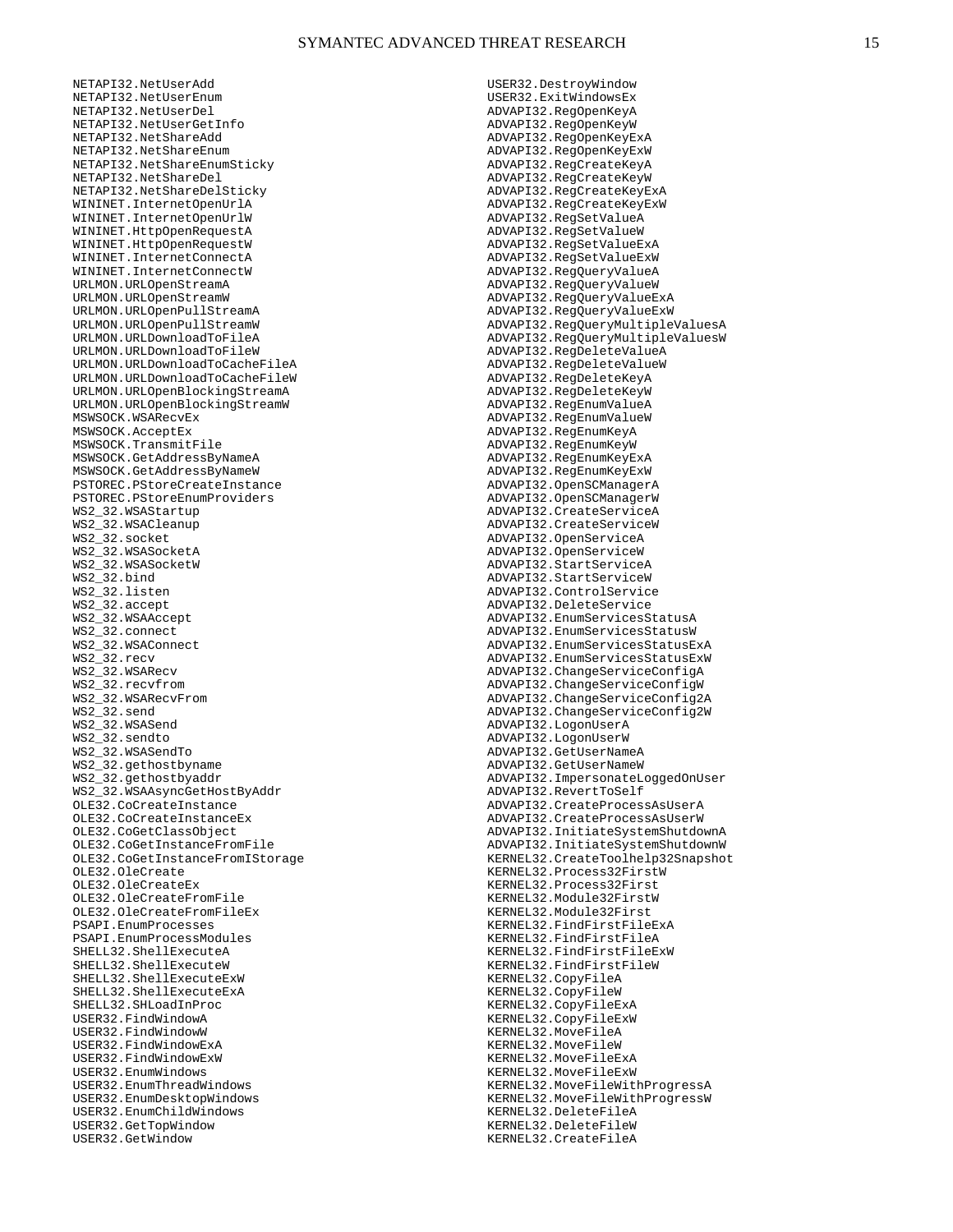KERNEL32.CreateFileW KERNEL32.CreateNamedPipeA KERNEL32.CreateNamedPipeW KERNEL32.CreateMailslotA KERNEL32.CreateMailslotW KERNEL32.GetFileAttributesA KERNEL32.GetFileAttributesW KERNEL32.GetFileAttributesExA KERNEL32.GetFileAttributesExW KERNEL32.SetFileAttributesA KERNEL32.SetFileAttributesW KERNEL32.SetFileTime KERNEL32.GetSystemDirectoryA KERNEL32.GetSystemDirectoryW KERNEL32.GetWindowsDirectoryA KERNEL32.GetWindowsDirectoryW KERNEL32.GetComputerNameA KERNEL32.GetComputerNameW KERNEL32.GetSystemTime KERNEL32.GetLocalTime KERNEL32.LoadLibraryA KERNEL32.LoadLibraryW KERNEL32.LoadLibraryExA KERNEL32.IsDebuggerPresent KERNEL32.CreateMutexA KERNEL32.CreateMutexW KERNEL32.OpenMutexA KERNEL32.OpenMutexW KERNEL32.ReadProcessMemory KERNEL32.GetPrivateProfileIntA KERNEL32.GetPrivateProfileIntW KERNEL32.GetPrivateProfileSectionA KERNEL32.GetPrivateProfileSectionW KERNEL32.GetPrivateProfileSectionNamesA KERNEL32.GetPrivateProfileSectionNamesW KERNEL32.GetPrivateProfileStringA KERNEL32.GetPrivateProfileStringW KERNEL32.GetPrivateProfileStructA KERNEL32.GetPrivateProfileStructW KERNEL32.GetProfileIntA KERNEL32.GetProfileIntW KERNEL32.GetProfileSectionA KERNEL32.GetProfileSectionW KERNEL32.GetProfileStringA KERNEL32.GetProfileStringW KERNEL32.WritePrivateProfileSectionA KERNEL32.WritePrivateProfileSectionW KERNEL32.WritePrivateProfileStringA KERNEL32.WritePrivateProfileStringW KERNEL32.WritePrivateProfileStructA KERNEL32.WritePrivateProfileStructW KERNEL32.WriteProfileSectionA KERNEL32.WriteProfileSectionW KERNEL32.WriteProfileStringA KERNEL32.WriteProfileStringW KERNEL32.WinExec KERNEL32.LoadModule KERNEL32.CreateProcessA KERNEL32.CreateProcessW KERNEL32.CreateProcessInternalW NTDLL.NtShutdownSystem NTDLL.NtSetSystemPowerState NTDLL.NtQuerySystemTime NTDLL.NtQueryInformationFile NTDLL.NtQueryFullAttributesFile NTDLL.NtSetInformationFile NTDLL.NtQuerySystemInformation NTDLL.RtlQueryProcessDebugInformation NTDLL.NtQueryInformationProcess NTDLL.LdrLoadDll NTDLL.NtSetContextThread NTDLL.NtCreateThread NTDLL.NtCreateProcess NTDLL.NtOpenProcess NTDLL.NtTerminateProcess NTDLL.NtCreateMutant NTDLL.NtOpenMutant NTDLL.NtCreateEvent NTDLL.NtOpenEvent NTDLL.RtlCreateUserProcess

NTDLL.NtQueryDirectoryFile NTDLL.NtCreateFile NTDLL.NtOpenFile NTDLL.NtDeleteFile NTDLL.NtQueryAttributesFile NTDLL.NtCreateKey NTDLL.NtOpenKey NTDLL.NtDeleteKey NTDLL.NtQueryKey NTDLL.NtQueryMultipleValueKey NTDLL.NtEnumerateKey NTDLL.NtEnumerateValueKey NTDLL.NtDeleteValueKey NTDLL.NtQueryValueKey NTDLL.NtSetValueKey NTDLL.NtVdmControl NTDLL.NtCreateMailslotFile NTDLL.NtMapViewOfSection NTDLL.RtlpNtCreateKey NTDLL.RtlpNtOpenKey NTDLL.RtlpNtSetValueKey NTDLL.RtlpNtQueryValueKey NTDLL.RtlpNtEnumerateSubKey NTDLL.RtlCreateRegistryKey NTDLL.RtlCheckRegistryKey NTDLL.RtlDeleteRegistryValue NTDLL.RtlQueryRegistryValues NTDLL.RtlWriteRegistryValue NTDLL.NtAllocateVirtualMemory NTDLL.NtProtectVirtualMemory NTDLL.NtReadVirtualMemory NTDLL.NtWriteVirtualMemory NTDLL.NtClose

Methods hooked by *CWSandbox*:

IPStore.QueryInterface() IPStore.EnumTypes() IPStore.EnumSubtypes() IPStore.DeleteItem() IPStore.ReadItem() IPStore.WriteItem() IPStore.OpenItem() IPStore.EnumItems() IEnumPStoreItems.Clone()

 $\overline{a}$ 

## **REFERENCES**

i Peter Ferrie http://pferrie.tripod.com/#hydra ii Methyl "Tunneling with Single step mode" http://vx.netlux.org/lib/vme04.html iii Methyl "Development of Emulation Systems" http://vx.netlux.org/lib/vme01.html iv Microsoft http://www.microsoft.com/windows/virtualpc v Hewlett-Packard Laboratories and MIT http://www.cag.lcs.mit.edu/dynamorio vi VMware http://www.vmware.com University of Cambridge http://www.cl.cam.ac.uk/Research/SRG/netos/xen viii Parallels http://www.parallels.com ix VirtualBox http://www.virtualbox.org x Virtuozzo http://www.virtuozzo.com xi Microsoft http://www.microsoft.com/windowsserversystem/virtualserver